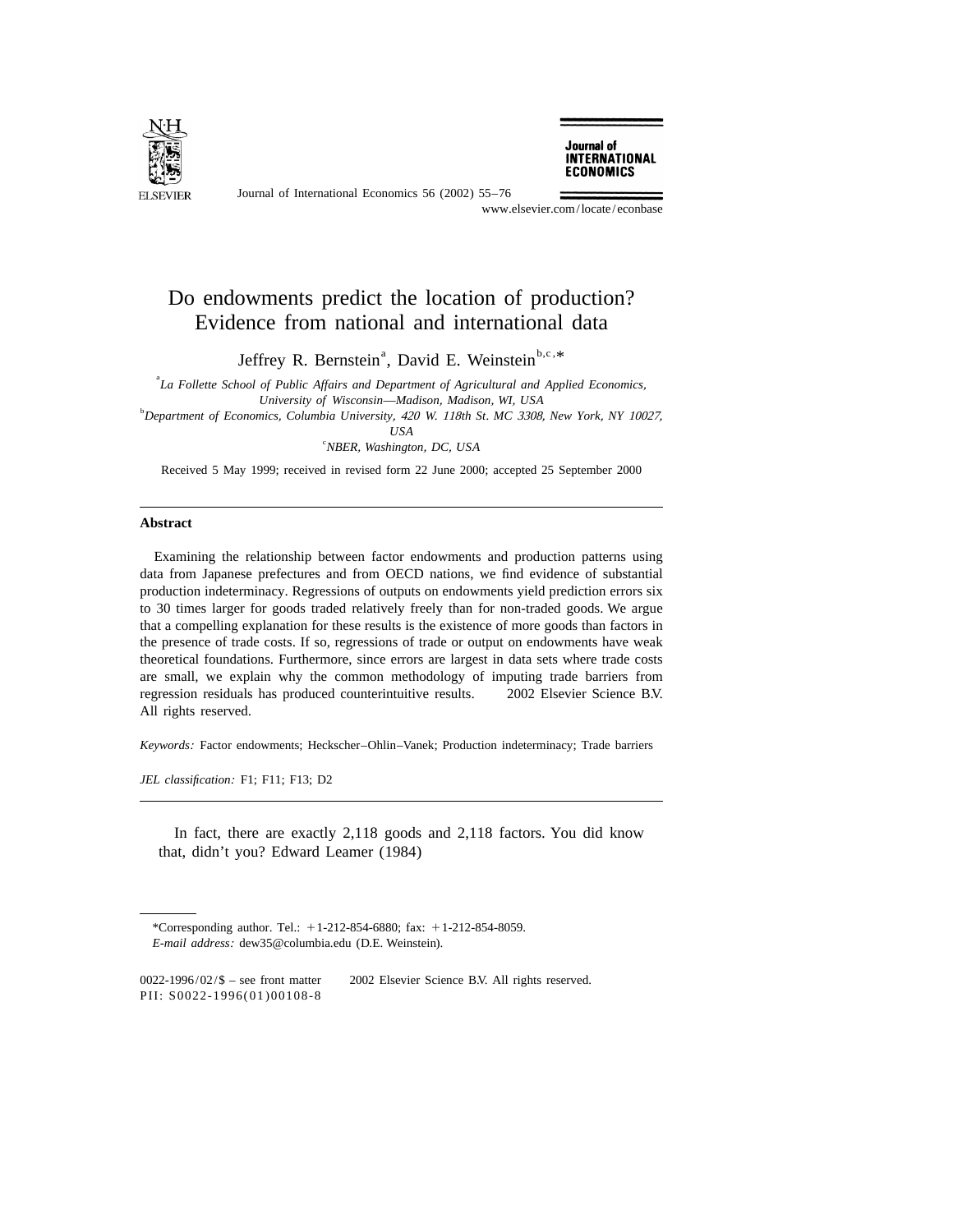#### **1. Introduction**

Trade economists regularly build models in which the number of goods exceeds, equals, or is less than the number of factors. These seemingly innocuous variations in model structure have profound implications regarding the ability of generalequilibrium models to explain production patterns. In models where the number of goods exceeds the number of factors, output and hence trade flows can no longer be determined solely on the basis of a country's factor endowments.<sup>1</sup> Indeed, it is precisely because of this potential indeterminacy of trade and production that many tests of the factor abundance theory have focused on the Heckscher–Ohlin– Vanek (HOV) model (e.g. Bowen et al., 1987; Trefler, 1993, 1995). This formulation posits a relationship between factor endowments and the factor services that are embodied in goods trade. According to the HOV model, countries will export the services of relatively abundant factors and import the services of relatively scarce factors.

Though the HOV model generates precise predictions of trade in factor services, more often economists are interested in using factor endowments to estimate trade flows or outputs. This task often involves an appeal to the existence of what we call the 'factor-endowments-driven' (FED) model of production, which provides the foundation for a common, one-to-one mapping of factor endowments into outputs. A necessary condition for this relationship to hold is the existence of an equal number of goods and factors. Consequently, the empirical literature has tended to rely implicitly or explicitly upon the 'even case' or 'square model,' i.e. the implausible assumption that there are equal numbers of goods and factors. This assumption has troubled empirical trade economists, even though they often adopted it for convenience. As Leamer and Levinsohn (1995) remark in their survey of the empirical trade literature, 'one rather awkward assumption that cries out for change is that of equal numbers of commodities and factors. After all, we really don't know how to count either.'

While we agree that it is not possible to determine the number of goods and factors by counting them, we argue that the observed production patterns suggest a world in which the number of goods exceeds the number of factors. Our claim is predicated on the following empirical prediction. Namely, if there are more goods than factors, then even in cases where the HOV model holds, it should not be possible to predict output on the basis of endowments — i.e. the FED model of production should fail for goods traded costlessly. We implement this test on Japanese prefectural data, analyzing whether factor endowments determine the location of production or whether outputs are indeterminate. Even for this sample of Japanese regions in which the HOV model of production holds, we find that the FED model fails for traded goods, as indicated by enormous indeterminacy in

<sup>&</sup>lt;sup>1</sup>We follow the existing literature in referring to factor supplies as factor endowments.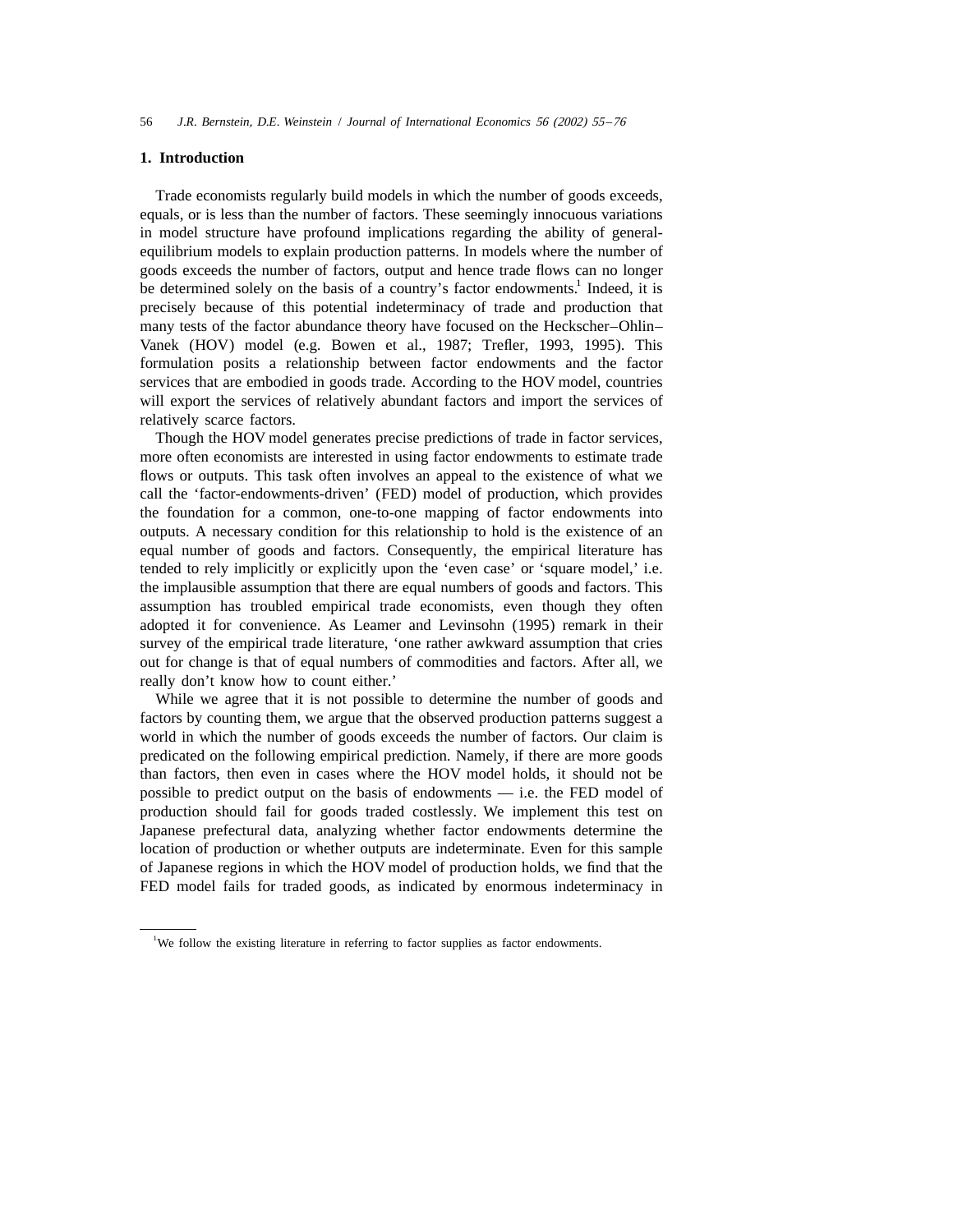production patterns. However, we are able to predict the output for nontraded goods. This suggests that production indeterminacy arising from the existence of more goods than factors is a major problem for predicting specialization.

When we use an international data set, much of the indeterminacy in the location of production for traded goods disappears. That is, residuals from regressions of output on factor endowments are far larger for a data set of regions with negligible to low trade costs than for a data set of countries with presumably higher and more pervasive costs of trade. We interpret this finding as evidence in support of the hypothesis that trade costs help to render international production patterns determinate. However, the fact that production patterns appear to be more predictable in the presence of trade costs undermines a major application of regressions of trade on factor endowments: attempts to identify trade barriers on the basis of prediction errors from these regressions. Indeed, this phenomenon may explain the puzzle identified by Pritchett (1996), namely the significant *negative* correlations between conventional measures of protection and the estimated trade barriers derived from regressions of trade on factor endowments.

## **2. Dimensionality, production, and trade: theory and tests**

In this section we illustrate the relationship between production and factor endowments in a model where production is determinate and in one where it is indeterminate. The objective is to show how theory can help us distinguish between these two possible worlds. We begin by establishing some notation. Let *N* denote the number of goods, F represent the number of factors, and r index<br>regions (where  $r \in R$ ). For each region r, X' is the  $N \times 1$  vector of gross outputs,<br> $V^r$  the  $F \times 1$  vector of factor endowments, and B' the  $F$ input requirements.

# 2.1. *Testing for identical production techniques*

We now make the standard assumptions about production inherent in the Heckscher–Ohlin–Vanek model. First, we assume that technology is identical across regions and exhibits constant returns to scale. We also assume that regional endowments are not so divergent as to preclude factor price equalization (FPE), that goods and factor markets are perfectly competitive, and that the number of goods is at least as large as the number of factors ( $N \ge F$ ). If these conditions are satisfied, then production techniques will be identical across regions, i.e.  $B' = B \quad \forall r \in R$ . Moreover, for each prefecture we can write

<sup>&</sup>lt;sup>2</sup>It is important to clarify one potential source of confusion about this equation. If we let  $J$  denote Japan as a whole,  $BX'$  must equal  $V'$  by definition. However, as Davis et al. (1997) discuss in considerable detail, there is no guarantee that  $BX'$  will equal  $V'$  for *each region* within Japan.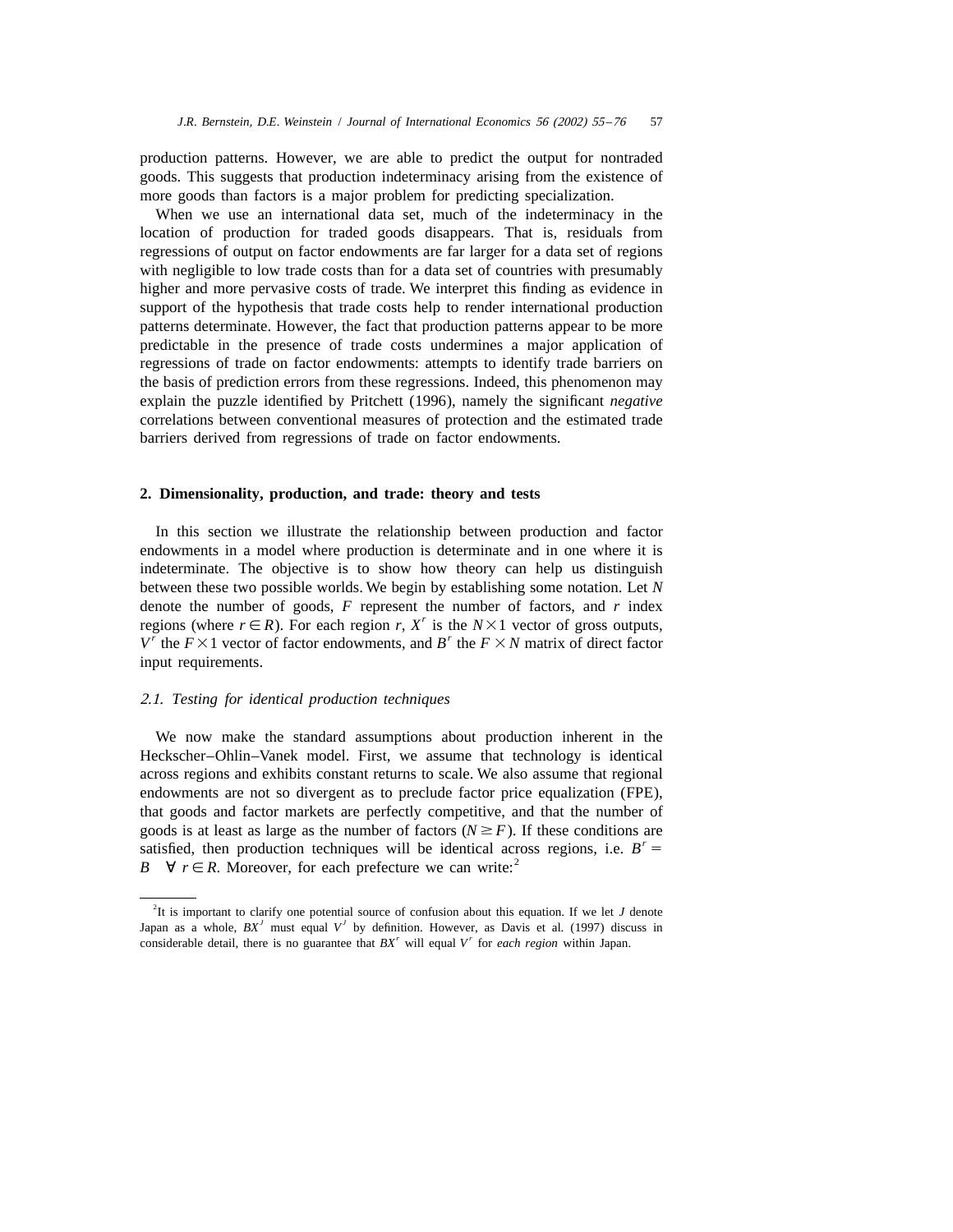$$
BX' = V' \forall r \in R \qquad \text{(Dimension } F \times 1\text{)}
$$

These *R* sets of equations can be expressed more compactly as:

$$
BX = V \qquad \text{(Dimension } F \times R) \tag{1}
$$

where *B* is the common technology matrix, and *X* is an  $N \times R$  matrix whose columns consist of the output vectors for each region, and *V* is a  $F \times R$  matrix whose columns are the endowment vectors for each region. The columns of the left-hand side of Eq. (1) represent the measured factor content of production for each region and the columns of the right-hand side are the actual factor endowment vectors. Hence Eq. (1) tells us that the measured factor content of production should equal the actual regional endowment.

We refer to Eq. (1) as the *Heckscher*–*Ohlin*–*Vanek* (*HOV*) *model of production*. Notice that this relationship can fail because of technological differences, increasing returns, or any other reason why factor price equalization might not obtain. If Eq. (1) holds, however, then it must be the case that any violations of the HOV model's core assumptions are insufficient to undermine the theory's posited relationship between outputs, inputs, and technology.

Following Harrigan (1995), we take prediction errors as our metric of model performance. Note that equality of the *BX* and *V* matrices in Eq. (1) implies equality for each corresponding element of the two matrices; i.e. for each factor *f* and region *r*:

$$
[BfXr] = [Vfr] \qquad \text{(Dimension 1} \times 1) \tag{1'}
$$

where  $B^f$  denotes the fth row of the technology matrix and  $V^{fr}$  the fth element of  $V^r$ . Obviously it is too much to expect that Eq. (1') will hold exactly. Instead we look at the percentage deviation between the predicted factor content of production and the actual factor endowment. In practice, this involves first creating an  $F \times R$ matrix, *D*, whose elements are defined below:

 $D^{fr} = |B^f X^r / V^{fr} - 1|$ 

If the errors are small, we conclude that the HOV model provides a reasonably accurate description of production structure. If there are substantial errors, we conclude that there must be substantial regional variation in unit input requirements, causing the model to be deficient in some respect.

We could in principle examine all of the elements of *D* at once, but it is analytically convenient to consider two types of average prediction errors. First, looking at the column of *D* corresponding to a given region *r*, we can compare the actual endowments and measured factor absorption for each region. Second, we can hold *f* fixed and consider the corresponding row of *D*, comparing the actual endowments and measured usage of each factor across all regions. In this way we distinguish how well the model fits individual regions and factors.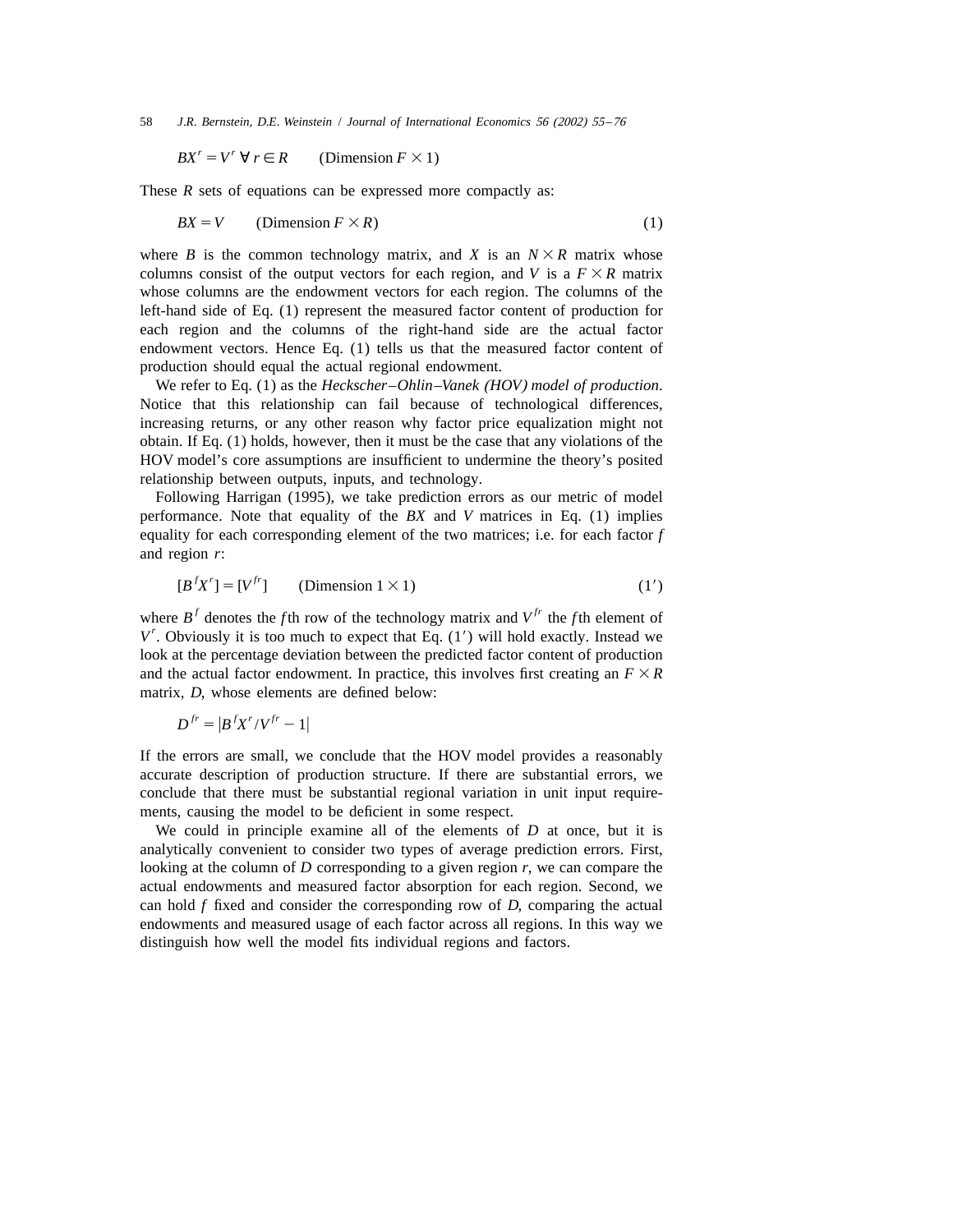These tests of the HOV production model also serve as a critical control case that we can draw upon in subsequent tests of what we will call the FED model. If the HOV model of production holds for all regions, then we can conclude that our inability to predict output on the basis of factor endowments is not the result of increasing returns, technological differences, fewer goods than factors, or any other reason that might cause factor-price equalization to fail. As we argue in the next section, this significantly reduces the possible causes of problems with the FED model, and represents a major advance of this paper.

### 2.2. *Predicting outputs from factor endowments*

A fundamental question in international trade is whether production levels and trade flows are determined by factor endowments. Leamer (1984) and Harrigan (1995) were the first to use structural models to explore whether endowments could explain trade and production patterns. In this section we go over the conditions under which the Heckscher–Ohlin model guarantees such a relationship. Ultimately, we would like to write output as a linear function of factor endowments, i.e.:

$$
X' = \Omega V' \qquad \text{(Dimension } N \times 1\text{)}\tag{2}
$$

where the  $\Omega$  matrix has dimension  $N \times F$ . Eq. (2) is what we call the *factorendowments-driven* (*FED*) *model of production*. In general, only if  $N \leq F$  can output be written as a unique function, independent of the endowments. By contrast, only if there is factor price equalization, which in turn requires that  $N \geq F$ , will there exist a common technology matrix *B* such that  $BX' = V'$   $\forall$  $r \in R$ . Hence an equal number of goods and factors is a necessary condition for both the HOV and FED relations to hold. An alternative way to conceptualize this issue is to note that if  $BX' = V'$ , a unique  $\Omega$  will exist only if *B* is invertible. Invertibility in turn requires that *B* is of full rank and that there are an equal number of goods and factors; in this case,  $\Omega$  equals  $B^{-1}$ .

Notice that we have just derived a test of whether there are an equal number of goods and factors. If the HOV model of production works and *B* has full rank, then the FED model of production will fail if there are more goods than factors. To demonstrate this, consider what happens if  $N \leq F$ . In this case, if country endowments are not scalar multiples of each other, then factor price equalization will not obtain in general, and the HOV model of production will be violated. In a one-good, two-factor model, for example, there is no linear relationship between endowments and output that is the same for all regions. On the other hand, if  $N \geq F$  and the other conditions of the model are satisfied, the HOV model of production should apply; that is, all regions will use identical production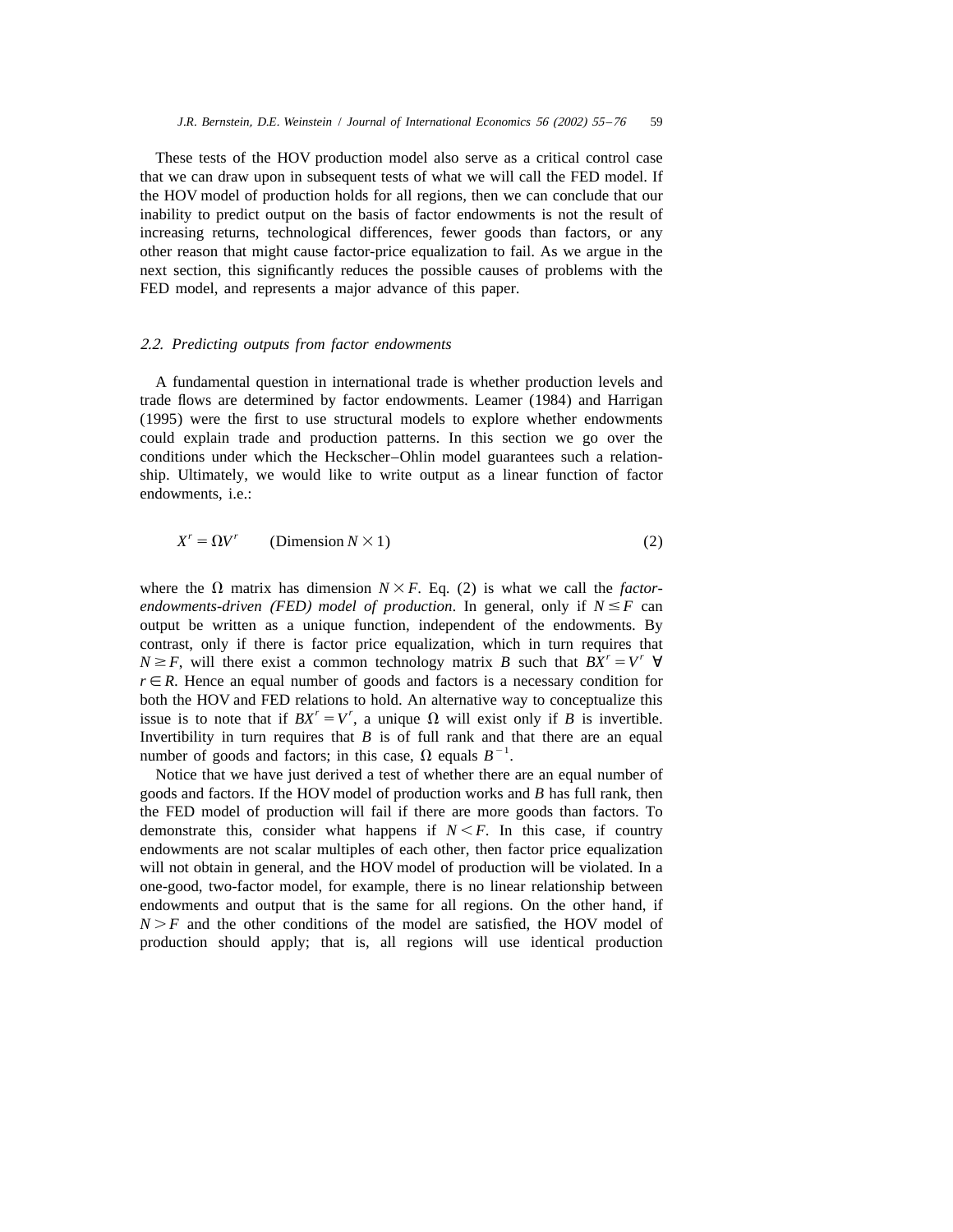techniques. However, the equilibrium output vectors are no longer unique, *B* is not invertible, and there is no one-for-one mapping from endowments into production as postulated in (2). Thus, if there are more goods than factors we should expect Eq.  $(1')$  to hold but Eq.  $(2)$  to fail. This simple test based on the invertibility of *B* serves as our main mechanism for identifying if there are more goods than factors.

How do we assess a failure of Eq. (2)? Once again we evaluate the success of the model by focusing on percentage prediction errors. Specifically we examine<br>the magnitudes of  $|\hat{\Omega}^n V^r / X^{nr} - 1|$ , where  $\hat{\Omega}^n$  is our estimate of the *n*th row of the<br> $\Omega$  matrix and  $X^{nr}$  the *n*th element of

Theory tells us that we should expect to see three possible outcomes from these experiments. If both the HOV and the FED models work, then we can conclude that endowments do determine the location of production. Similarly, if both models fail, then we can conclude that the world must violate a fundamental tenet of the HOV framework. The final possibility, that HOV works but the FED model fails, indicates that the basic assumptions of the HOV model hold, but there are more goods than factors.

We should be a bit more careful in interpreting this last outcome, where Eq. (1) holds but Eq. (2) fails. One possibility is that there truly are fewer factors than goods. A second possibility is that our results may come from our aggregation scheme. We will deal with this possibility later in our empirical analysis, but for the moment it is worth pointing out that, in general, aggregation can resolve production indeterminacy arising from the existence of more goods than factors only in exceptional cases. One such stylized situation involves the existence of two factors and three goods (autos, brown shoes, and black shoes), with two goods (the shoe varieties) produced using identical techniques. In this case, it is not possible to predict how much of each type of shoe will be produced, but one could predict production of autos and total shoes by aggregating the two types of shoes. This kind of degenerate case is, of course, highly unlikely to prevail in practice. Particularly in our sample, where industries are defined at a relatively high degree of aggregation, the odds of any two industries employing exactly the same production techniques are remote, at best. Aside from implausible scenarios, the literature addressing the problem has typically concluded that aggregation does not

<sup>&</sup>lt;sup>3</sup>We also implemented a second test, making use of the fact that somewhat more structure can be placed on the  $\Omega$  matrix when the HOV model holds. Premultiplying Eq. (2) by *B*, we obtain  $BX = B\Omega V$ . Assuming that Eq. (1) holds, we can then substitute for *BX* to yield:

 $V = B\Omega V \Rightarrow B\Omega = I$  (Dimension  $F \times F$ ) (3) where *I* is an  $F \times F$  identity matrix. This imposes  $F^2$  restrictions on *NF* parameters, which is permissible in our data set where  $N > F$ . We tested Eq. (3) to see if the estimated parameters of the  $\Omega$ matrix are related to the *B* matrix in the manner dictated by theory.

<sup>4</sup> We checked for this possibility by verifying that no two columns in the *B* matrix were identical.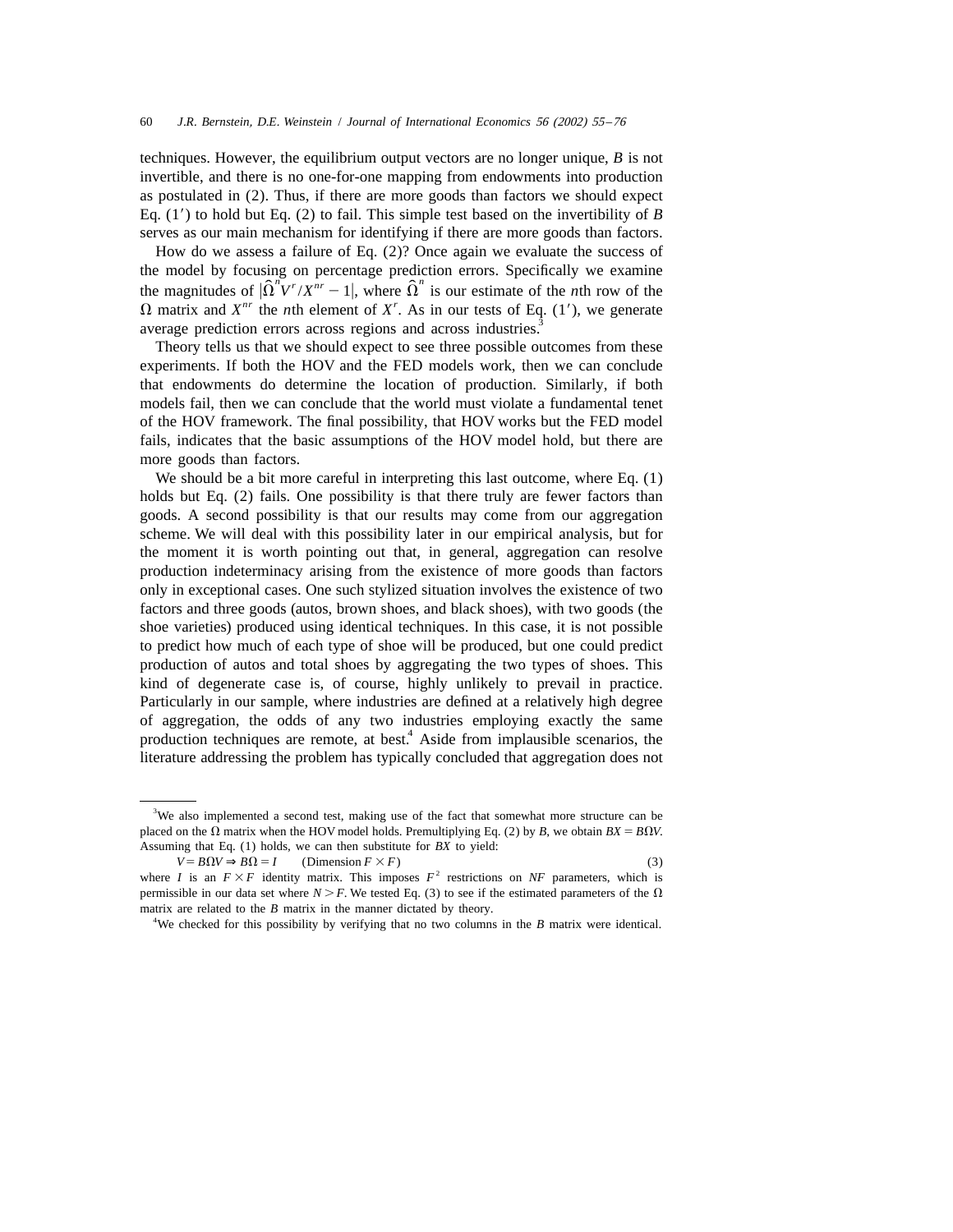offer a viable way of obtaining one-to-one mappings from factor endowments into production when  $N > F$ <sup>5</sup>.

A third possibility is that we may have omitted some important factors from our production specification. Suppose, for example, that we are in a two-good, two-factor model but have data on only one factor. If one has the row of the *B* matrix corresponding to that factor and all the other conditions of the model are satisfied, then the HOV model would hold even with an omitted factor. On the other hand, the FED model would fail, as it would be impossible to predict production structure without the missing factor. Since we do have not a complete list of potential factors, we must be open to the possibility that some factor endowments are not included in our analysis. Hence, if we find that Eq. (1) holds but Eq. (2) fails, our analysis must address the question of whether there are truly more goods than factors, or whether we have inadvertently omitted important factors. We return to this issue in the empirical implementation. First, however, we discuss the possible role of trade costs in eliminating production indeterminacy arising from the existence of more goods than factors.

### 2.3. *The role of trade costs in reducing production indeterminacy*

There are costs to trading certain commodities across regional or national boundaries. Broadly defined, such costs encompass not only the direct costs of transportation, tariffs, and other trade barriers, but all other transactions costs of trade, including information costs. To see how these transactions costs of trade can reduce production indeterminacy in a world with  $N \geq F$ , consider the case where  $N^*$  < *N* goods are traded at some cost and  $N - N^* > F$ . In this world it is possible to obtain factor price equalization, and with FPE there will be no trade in any of the goods with positive transactions costs of trade, as each region will produce the amount of the non-traded goods that exactly satisfies its domestic demand. Given the assumption of homothetic preferences, demand for each good will be a linear function of endowments. This guarantees that the output of the  $N^*$  non-traded goods will also be a linear function of endowments. However, given that there are

<sup>&</sup>lt;sup>5</sup>More generally, it can be demonstrated that it is impossible to aggregate while maintaining reasonable industry definitions. Chang (1979) and Leamer (1994) have thought about this problem more systematically. Suppose that no two goods are produced with the same technology so that we are not in a degenerate case. Then arbitrarily choose a set of  $F$  goods,  $X_1$ , and separate the technology matrix into  $B_1$ , an  $F \times F$  matrix corresponding to  $X_1$ , and  $B_2$ , a matrix of dimension  $M \times (N - F)$ . The HOV production equation is now  $B_1 X_1 + B_2 X_2 = V$ . Since  $B_1$  is invertible, this can be written as  $X^* = X_1 + B_1^{-1}B_2X_2 = B_1^{-1}V$ .  $X^*$  is a set of F aggregated goods, but one cannot give this aggregate an interpretation since every element will be a linear combination (with, in general, some negative weights) of  $N - F + 1$  goods. Furthermore, even if one tried to forge ahead by regressing  $X_1$  on V and treating  $B_1^{-1}B_2X_2$  as part of the error term, the fact that  $X_2$  is correlated with V means that one's estimates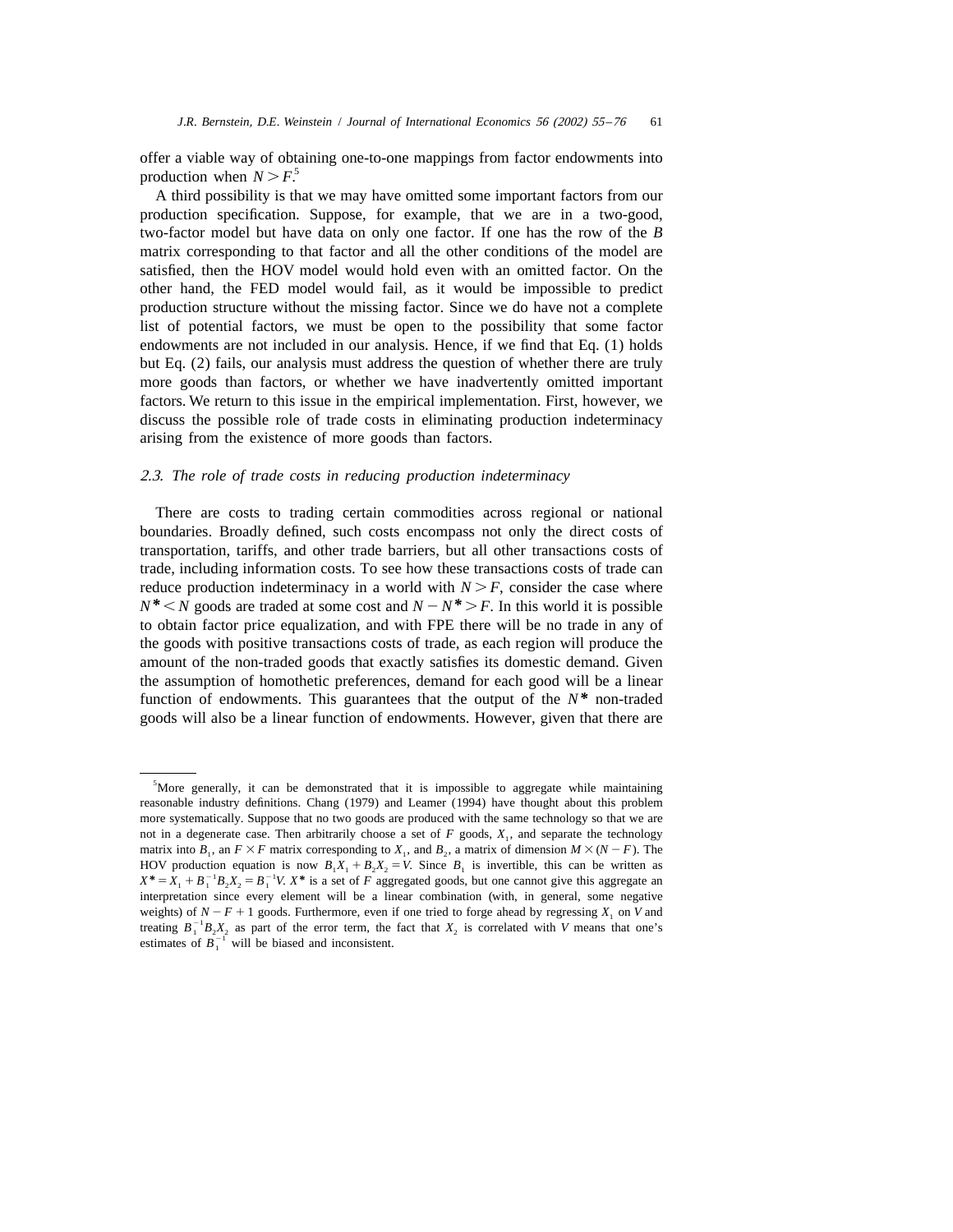$N - N^* > F$  goods traded costlessly, we will not be able to predict the output of these goods. In other words, endowments should be able to predict the output of goods traded at some cost even if they cannot predict the output of goods traded costlessly.

Leamer (1984) and Xu (1993) provide more elaborate models of how trade costs can eliminate indeterminacy in worlds in which all goods have small positive transactions costs of trade. The basic intuition behind their models is that large trade costs can upset FPE and hence one-to-one relationships between endowments and production; however, small trade costs that leave FPE essentially unaffected will preserve these one-to-one relationships while serving to eliminate production indeterminacy.

The upshot of this analysis is that trade costs may represent an important mechanism for reducing or eliminating production determinacy in a Heckscher– Ohlin model with more goods than factors. On this basis, one expectation is that factor endowments should provide more accurate predictions of output in circumstances where the costs of trade are relatively high. As we discuss later, this is the opposite of what has been conventionally assumed in empirical work.

### **3. Empirical results**

### 3.1. *Data description*

This paper makes use of two data sets. The first, covering Japanese prefectures, is a slightly modified version of the data set constructed in Davis et al. (1997). We obtained our technology matrix, *B*, from that paper but augmented the data to obtain information on 47 Japanese prefectures rather than ten aggregated Japanese regions. For the earlier paper, it was crucial that households consumed in the same regions in which they produced, so that regional trade vectors could be constructed. Since our analysis does not require any information on consumption, we used data from all 47 Japanese prefectures rather than the ten aggregated regions from Davis et al. (1997). Our *X* vector contained data on gross output for 29 sectors for each prefecture, and our *V* vector included three factors: workers with less than a college education, college-educated workers, and capital.

The second is an international data set. Information on production comes from the COMTAP data set provided by James Harrigan and available in Feenstra et al. (1997). The endowment data come from Davis and Weinstein (1999), supplemented by education data from Barro and Lee (1993).

### 3.2. The HOV model of production: tests of Eq. (1') on regional data

We begin our analysis by verifying that the Heckscher–Ohlin–Vanek model of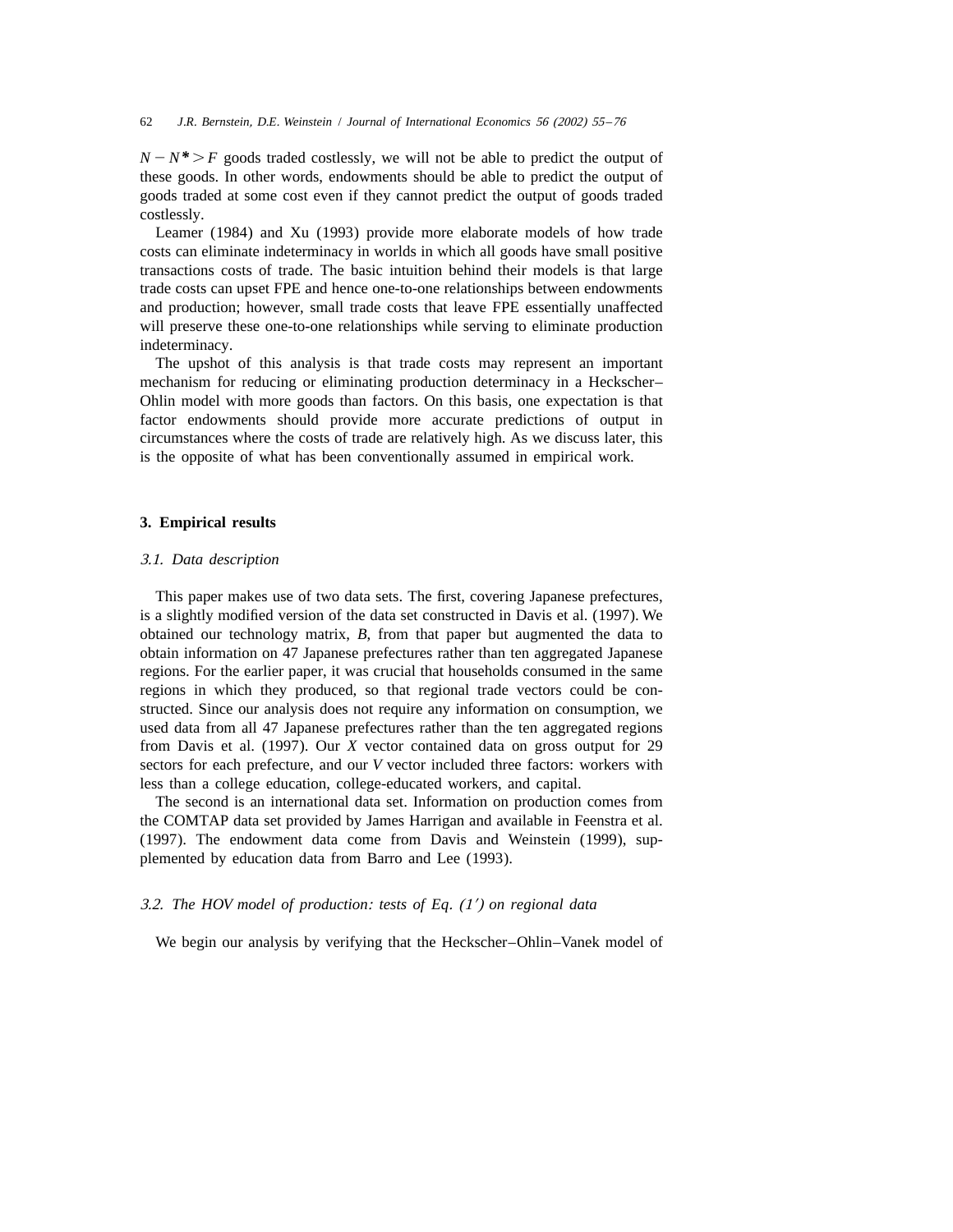production is valid for our sample of Japanese regions. In particular, we confirm that  $BX = V$ , or that each region employs the same production techniques ( $B' = B$  $\forall r \in R$ ). As we mentioned earlier, this relationship could fail to hold as a result of increasing returns, Ricardian technical differences across regions, fewer goods than factors, or any other reason that would cause factor price equalization to fail. In this sense, our test is identical to that used by Davis et al. (1997), but performed on a larger number of observations.

Panels A and B of Table 1 present the average prediction errors of the HOV

Table 1

Deviations from the HOV and FED models of production for Japanese regional data (three factors, 1/SQRT(GDP) weighting)

| Prefecture | HOV(%)             | FED(%)                   | Prefecture    | HOV(%)             | FED(%)                   |
|------------|--------------------|--------------------------|---------------|--------------------|--------------------------|
|            | $\frac{BX}{V} - 1$ | $\frac{\Omega V}{X} - 1$ |               | $\frac{BX}{V} - 1$ | $\frac{\Omega V}{X} - 1$ |
| Hokkaido   | 9                  | 503                      | Shiga         | 7                  | 120                      |
| Aomori     | 17                 | 575                      | Kyoto         | 5                  | 287                      |
| Iwate      | 13                 | 303                      | Osaka         | 20                 | 112                      |
| Miyagi     | 7                  | 115                      | Hyogo         | 5                  | 42                       |
| Akita      | 16                 | 161                      | Nara          | 31                 | 226                      |
| Yamagata   | 14                 | 167                      | Wakayama      | 11                 | 160                      |
| Fukushima  | 18                 | 75                       | Tottori       | 9                  | 423                      |
| Ibaraki    | 12                 | 50                       | Shimane       | 17                 | 279                      |
| Tochigi    | 14                 | 90                       | Okayama       | 6                  | 50                       |
| Gumma      | 11                 | 116                      | Hiroshima     | 6                  | 158                      |
| Saitama    | 20                 | 122                      | Yamaguchi     | 8                  | 187                      |
| Chiba      | 21                 | 124                      | Tokushima     | 14                 | 426                      |
| Tokyo      | 33                 | 271                      | Kagawa        | 10                 | 50                       |
| Kanagawa   | 11                 | 156                      | Ehime         | 7                  | 279                      |
| Niigata    | 19                 | 110                      | Kochi         | 10                 | 469                      |
| Toyama     | 7                  | 70                       | Fukuoka       | 6                  | 151                      |
| Ishikawa   | 12                 | 332                      | Saga          | 12                 | 384                      |
| Fukui      | 14                 | 241                      | Nagasaki      | 11                 | 2131                     |
| Yamanashi  | 10                 | 270                      | Kumamoto      | 8                  | 376                      |
| Nagano     | 14                 | 183                      | Oita          | 8                  | 68                       |
| Gifu       | 6                  | 165                      | Miyazaki      | 11                 | 523                      |
| Shizuoka   | 16                 | 60                       | Kagoshima     | 11                 | 1007                     |
| Aichi      | 15                 | 49                       | Okinawa       | 27                 | 2120                     |
| Mie        | 11                 | 53                       | Total average | 13                 | 310                      |

*Panel A*: *Prefectural average prediction errors*

*Panel B*: *Average prediction errors for HOV model across factors*

| Non-college   | 17 |
|---------------|----|
| College       | 14 |
| Capital       | 7  |
| Total average | 13 |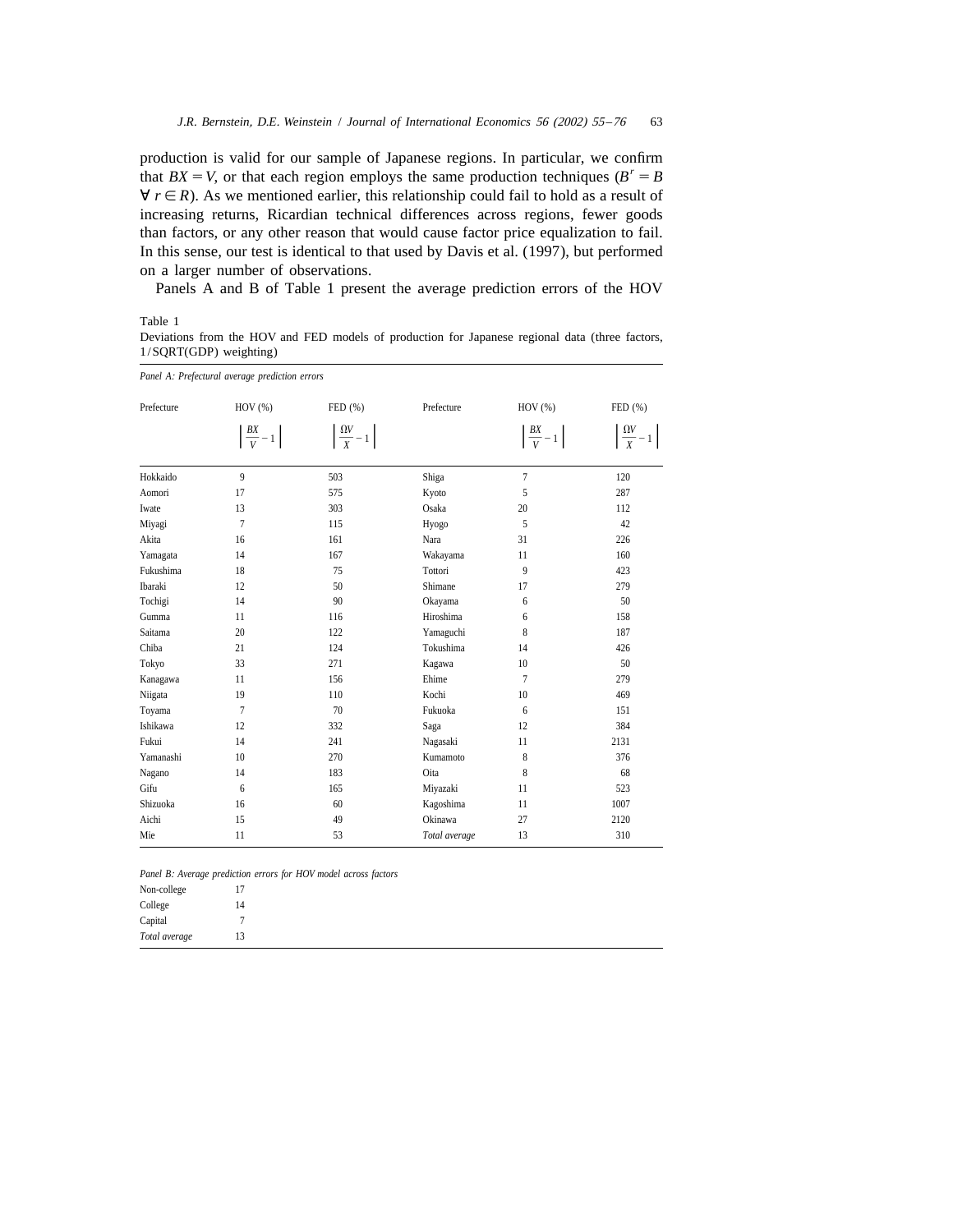| Panel C: Average prediction errors for FED model across industries |                              |       |  |  |  |
|--------------------------------------------------------------------|------------------------------|-------|--|--|--|
| Industry                                                           | $\frac{\Omega V}{X} - 1$ (%) | $R^2$ |  |  |  |
| Agriculture/fishery                                                | 56                           | 0.511 |  |  |  |
| Mining                                                             | 120                          | 0.290 |  |  |  |
| Construction                                                       | 9                            | 0.882 |  |  |  |
| Processed food                                                     | 37                           | 0.566 |  |  |  |
| <b>Textiles</b>                                                    | 294                          | 0.006 |  |  |  |
| Apparel                                                            | 93                           | 0.014 |  |  |  |
| Lumber and wood                                                    | 45                           | 0.226 |  |  |  |
| Furniture                                                          | 102                          | 0.223 |  |  |  |
| Paper & pulp                                                       | 117                          | 0.236 |  |  |  |
| Publishing                                                         | 91                           | 0.629 |  |  |  |
| Chemicals                                                          | 406                          | 0.282 |  |  |  |
| Petroleum & coal                                                   | 2165                         | 0.123 |  |  |  |
| Rubber                                                             | 419                          | 0.250 |  |  |  |
| Leather & footwear                                                 | 539                          | 0.360 |  |  |  |
| Ceramics & Glass                                                   | 49                           | 0.105 |  |  |  |
| Iron $\&$ steel                                                    | 312                          | 0.264 |  |  |  |
| Non-ferrous metals                                                 | 945                          | 0.278 |  |  |  |
| Metal products                                                     | 82                           | 0.393 |  |  |  |
| General machinery                                                  | 336                          | 0.446 |  |  |  |
| Electrical machinery                                               | 516                          | 0.331 |  |  |  |
| Transport machinery                                                | 556                          | 0.251 |  |  |  |
| Precision instrument                                               | 1266                         | 0.140 |  |  |  |
| Other manufacturing                                                | 141                          | 0.429 |  |  |  |
| Transportation/communication                                       | 20                           | 0.852 |  |  |  |
| Electricity/gas/water                                              | 38                           | 0.338 |  |  |  |
| Wholesale/retail                                                   | 26                           | 0.723 |  |  |  |
| Finance/insurance/real estate                                      | 15                           | 0.857 |  |  |  |
| Other services                                                     | 23                           | 0.788 |  |  |  |
| Public administration                                              | 12                           | 0.796 |  |  |  |
| Total average                                                      | 310                          | 0.386 |  |  |  |

### Table 1. Continued

| Panel D: Average prediction errors for FED model, tradable vs. non-tradable sectors |                              |  |  |  |  |
|-------------------------------------------------------------------------------------|------------------------------|--|--|--|--|
| Industry                                                                            | $\frac{\Omega V}{Y} - 1$ (%) |  |  |  |  |
| Tradables<br>Nontradables <sup>a</sup>                                              | 395<br>20                    |  |  |  |  |

<sup>a</sup> The following sectors were classified as nontradables: construction, transportation/communication, electricity/gas/water, wholesale/retail, finance/insurance/real estate, other services, and public administration.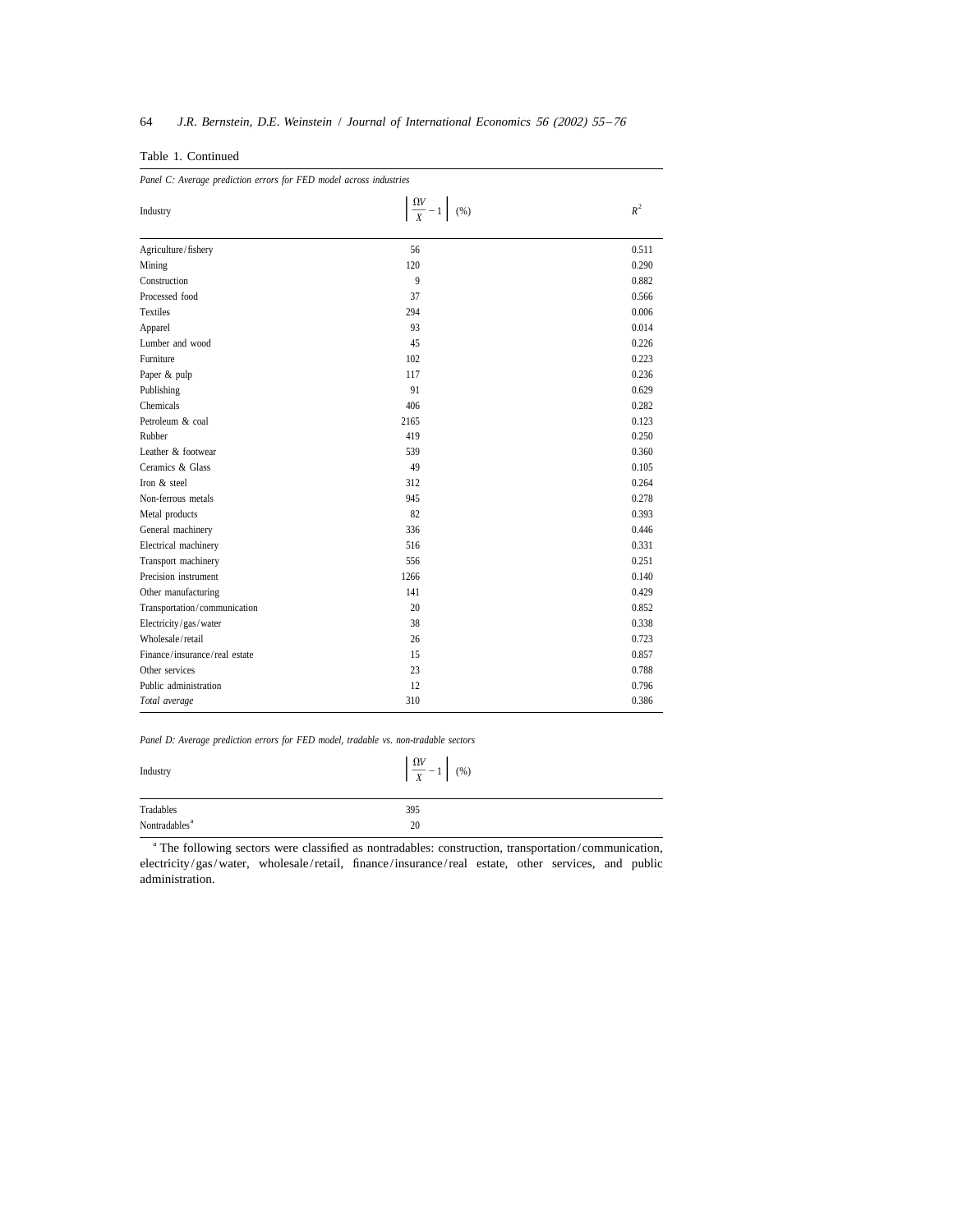model of production, applied to Japanese prefectural data. The prediction errors are generally quite small, averaging 13% across all observations (where each observation is prefecture-factor specific). As explained earlier, we also calculate average errors over each prefecture and over each factor. There are few outliers among the prefectures; only three have average errors in excess of 25%, and none has an average error greater than 33%. Among the factors, the model works best for capital and worst for non-college-educated labor. The small magnitude of the prediction errors indicates that, to the extent that economies of scale or technological differences exist, they are not significant enough to invalidate the production relationship specified by the HOV model. This evidence corroborates the findings of Davis et al. (1997) for more aggregated regions in Japan.

# 3.3. *Assuming the even case*: *tests of Eq*. (2) *on regional data*

Thus far we have established that the Heckscher–Ohlin–Vanek production model describes the regional data quite well. However, the links between endowments and production that we have explored so far have been loose relationships between endowments and the factor content of production. The question examined in this section is whether the data support a stronger relationship between factor endowments and production. In particular, is there a linear, one-to-one functional relationship between factor endowments and outputs, or are 'correlations' between these two variables the most that we can expect to obtain? As discussed earlier, this amounts to asking whether there are an equal number of goods and factors.

To examine this question, we regressed output on factor endowments. For each industry *i*, we estimated the following equation:

$$
X_{ir} = \gamma_{0i} + \sum_{f \in F} \gamma_{if} V_{fr} + \epsilon_{ir}
$$

where the  $\gamma$  values are parameters to be estimated and  $\epsilon$  values correspond to the errors.

Our analysis is similar to that of Harrigan (1995), but with a major difference: Harrigan used only international data. As a result, it is not clear whether the errors he obtained in fitting the FED model were the result of a violation of a core assumption of the model, or some other problem that would prevent the model from fitting an international sample. The latter includes measurement error, missing factors, government policy, and the failure of FPE in the some of the countries. By using regional data where the HOV model fits well, we can rule out many of the potential reasons why the FED model might fail.

Before turning to our results, we need to address several econometric issues. First, our dependent variable is truncated at zero, and even though only nine observations were zeros, we decided to use a Tobit procedure to correct for a bias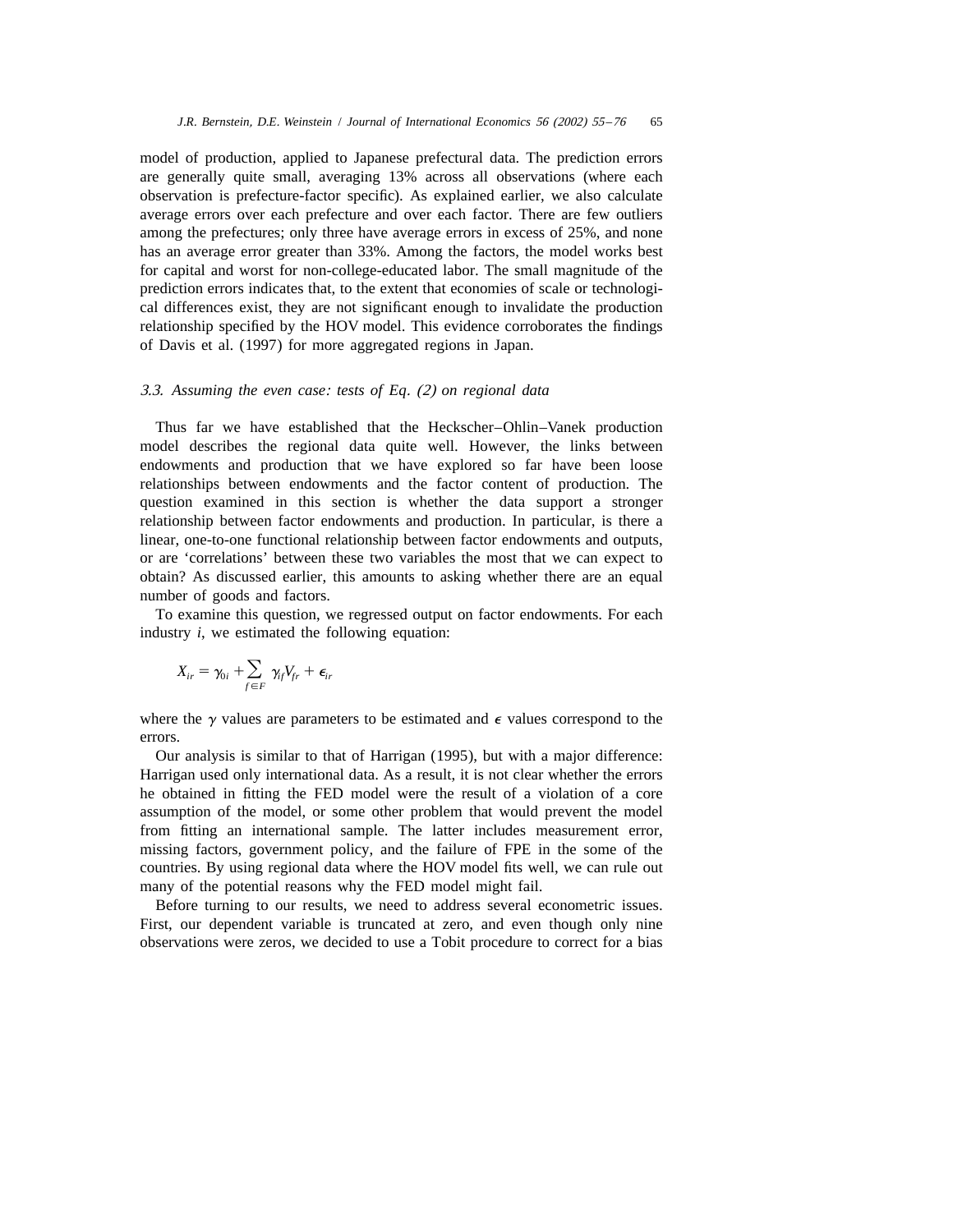in these industries.<sup>6</sup> Second, larger regions are likely to have larger errors, so it is important to correct for heteroskedasticity. We followed the common practice in the literature of deflating all observations by the square root of prefectural GDP. Third is the issue of whether to include a constant term. In a model with equal numbers of goods and factors, a constant would not be necessary unless the error did not have a mean of zero. If we assume that the error incorporates omitted factors, then there is good reason for not forcing the error term to have a mean of zero. In a world with more goods than factors, the equation is misspecified with or without the constant. Since there seemed to be good arguments both for including and excluding the constant, we ran the model both ways. We report only the results from the regressions with a constant, because the results without the constant were similar although the fits were somewhat worse. Finally, if regional demand shocks produce factor supply changes, our coefficient estimates may be inconsistent. Unfortunately, there are no obvious instruments that would allow us to correct for this possibility, and so we are forced to assume that factors are supplied inelastically.<br>The results of regressing *X* on *V* are presented in panels A and C of Table 1.<sup>8</sup> We

have calculated average deviations for each prefecture (across all industries) and for each industry (across all prefectures). Strikingly, the average error is more than an order of magnitude larger than that obtained when we compared *BX* and *V*. The typical error for the FED model exceeds 300% — almost 25 times larger than the 13% average prediction error for the HOV model. What makes this enormous discrepancy even more astonishing is the fact that our *B* matrix is given as data, while our  $\Omega$  matrix was estimated in a way designed to minimize the residuals.

Coefficient estimates and standard errors can be found in Bernstein and Weinstein (1998). We dropped the nine observations with zero reported output, for which this measure is undefined. We also acknowledge a potential problem with this measure: it may generate exceptionally large errors for observations in which actual production is close to zero and predicted production is negative. Although this possibility exists, it does not explain why we obtain such large average errors. Relatively few points (19 of 1354) fall into this category, and the average error for these observations is 348%, which is not much larger than the average error for the entire sample.

<sup>9</sup>The data also fail the statistical test for the FED model specified in Footnote 3. There we argued that if  $BX = V$  (as in our data set), then satisfaction of the FED model  $(X = \Omega V)$  requires that  $B\Omega = I$ . In order to test this specified relationship between input requirements (the elements of *B*) and the coefficients obtained by regressing output on factor endowments (the elements of  $\Omega$ ), we regressed industry outputs on factor endowments and imposed the nine linear constraints implied by the relationship  $B\Omega = I$ . The appropriate test uses the Wald criterion, which has a  $\chi^2$  distribution with nine degrees of freedom. We used two estimating methods, iterative and non-iterative seemingly unrelated regression. The critical value (1% level) of the Wald statistic was 22, but we obtained 1403 and 1053, for the iterative and non-iterative SUR regressions, respectively. The data clearly reject the hypothesis that our estimated coefficients are related to unit input requirements in the manner required by theory.

<sup>6</sup> The industries with zeros in them were rubber, leather, and non-ferrous metals.

<sup>&</sup>lt;sup>7</sup>We used three alternative specifications to adjust for heteroskedasticity: (1) unweighted OLS with Huber–White robust standard errors; (2) weighted OLS with prefectural GDP as the deflator; and (3) endogenous weights, where weights were chosen by assuming that the variance of the error term is proportional to GDP raised to some power. The use of alternative weighting schemes did not qualitatively affect our results.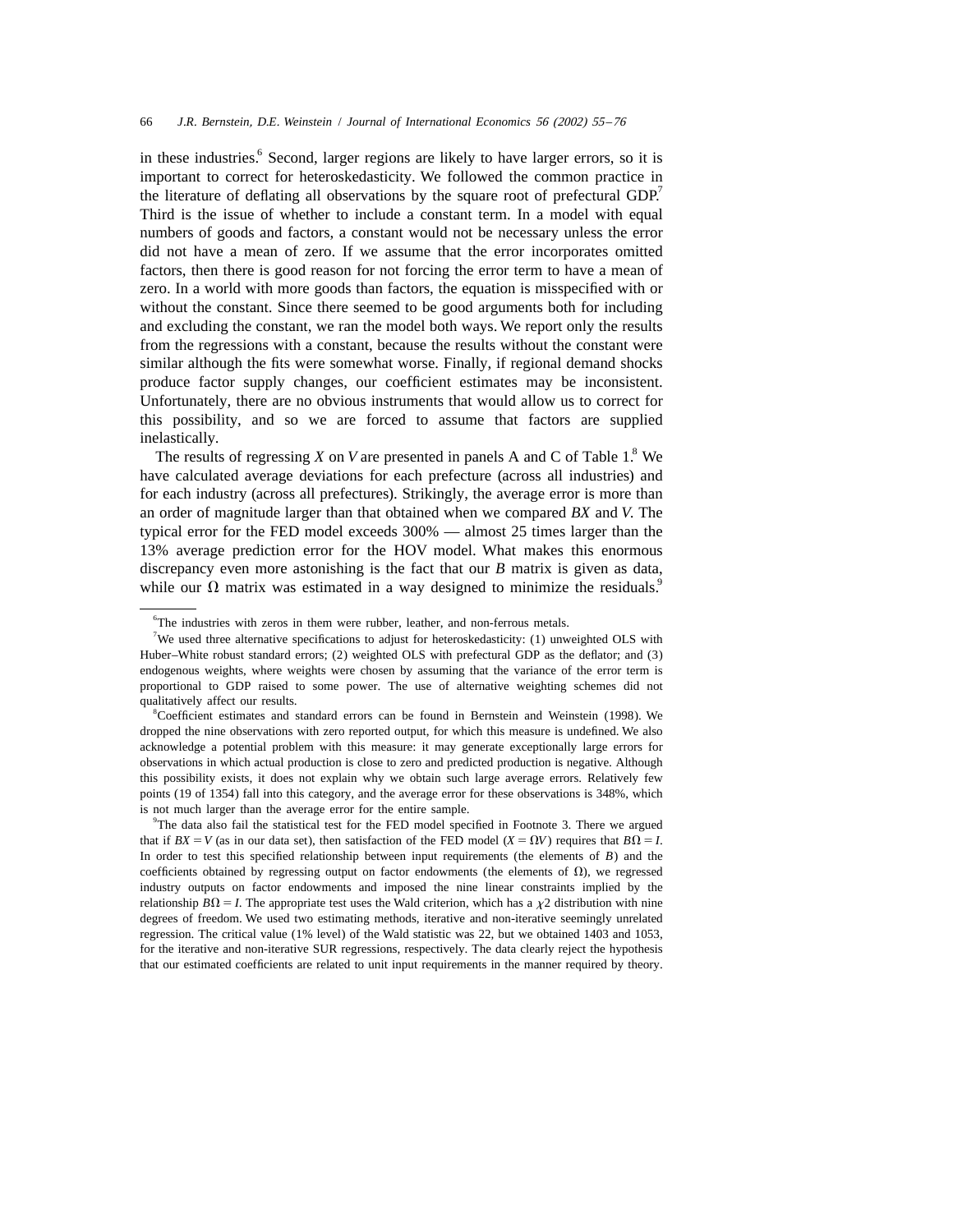One striking feature of the data that cannot be perceived directly from Table 1 is the existence of much more extreme outliers in the production data than in the factor endowment data. The average maximum value in the production data was eleven times larger than the median value, while the maximum/median ratio for the endowment data was only about two. However, it is not clear how to interpret this finding. One possible reason for this difference in variances is the existence of Jones magnification effects. Alternatively, far greater variation in production patterns than in factor endowments is also consistent with production indeterminacy. Whatever the reason for these extreme outliers in virtually every industry, they cannot fully account for the poor predictions of the FED model. When we used a least absolute deviations estimator, the results remained qualitatively similar: high prediction errors overall, and especially so for the manufacturing goods sectors. One implication of the large outliers, though, is that the  $R<sup>2</sup>$  values tend to overstate the ability of the FED regressions to fit the typical point.

Thus, our results using regional data demonstrate that the FED model fails to hold. Why is this so? Since previous studies have used international data, they have been unable to distinguish among the many potential reasons that the FED model of production might fail. However, by establishing that HOV holds in our regional data, we have eliminated virtually all of the problems that made the Harrigan (1995) results difficult to interpret. Technological differences (e.g. increasing returns), lumpy regions, regional industrial policy, or any other reason that might cause factor price equalization to fail within Japan would cause *both*  $BX = V$  and  $X = \Omega V$  to fail.<sup>10</sup> Similarly, if there were fewer goods than factors, we would either have found both relationships failing or, with factor mobility, both working. Since the first relationship holds and the second does not, either the *B* matrix is not invertible due to the existence of more goods than factors, or our analysis has omitted some important factors.

### 3.4. *The possibility of missing factors*

Since it is impossible to be certain that all relevant factors have been included, there is no way to prove that the structure of production is indeterminate. For example, college graduates who studied engineering may represent a different type of labor than those who majored in English. However, there is a danger in using factors that are excessively disaggregated, since they may generate tautological relationships between, say, agricultural workers and agricultural output. Moreover, if our tests fail because of the unavailability of data on finely specified factors, then the theory itself is ultimately not very useful, since researchers cannot access this type of information in practice. We therefore focus on the set of factors that can be found in national or international data sets to see if these additional variables can improve the fit of the FED model.

<sup>&</sup>lt;sup>10</sup>See Courant and Deardorff (1992) for a discussion of problems arising from lumpiness.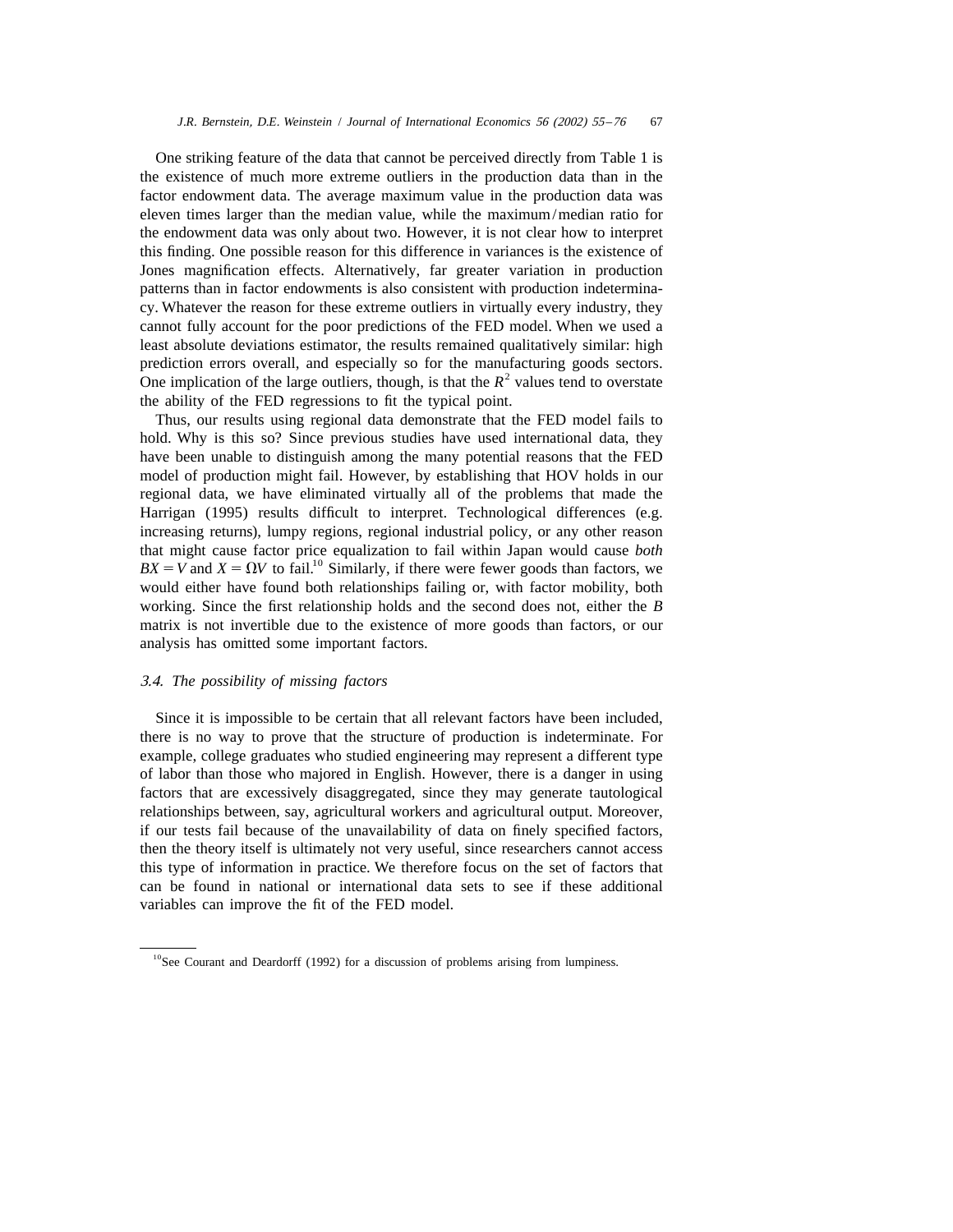Previous studies using international data suggest that additional, measurable factors are unlikely to provide great improvements in the fits of cross-sectional regressions of trade on factor endowments. When Leamer (1988b) looked at the question of how many factors should be included in a model predicting international trade flows on the basis of factor endowments, he found that he could reject models using more than nine (out of eleven potential) factors. Many of the factors that Leamer considered, including illiterate workers, tropical land, desert land, coal, oil and gas, and minerals, are either non-existent in Japan or present in extremely small amounts, so it is doubtful that these factors significantly explain Japanese production patterns.<sup>11</sup> Even before we begin the search for missing factors, then, there is reason to be skeptical that adding more factors will greatly improve the fits.

The most obvious missing factor is land. In principle, we could have used eight different land factors, but many of the land categories just represent different types of fields or construction, so we decided to use two aggregated land variables. The first category was usable urban and agricultural land, and the second was undeveloped mountain and forest land. To consider the effects of using finer measures of human capital, we decomposed our two labor measures into four educational classes: 4-year college and above, 2-year college, high school, and less than high school.

We considered three specifications: (1) the basic three-factor model, with unskilled labor, skilled labor, and capital; (2) a five-factor model, with the original three factors plus two types of land; and (3) a seven-factor model, with four categories of labor, two land variables, and capital. Adding factors to the model yields some improvement in the adjusted  $R<sup>2</sup>$  values of the industry regressions, especially in land-intensive sectors like agriculture; however, average prediction errors do not change much. Even with seven factors, the FED production model yields prediction errors that are around 25 times larger than those obtained from the HOV model of production. Our evidence suggests that missing factors, or at least those for which we can obtain data, cannot explain the poor fit of the FED production model.<sup>12</sup> Moreover, Table 2 shows that the basic three-factor model is the preferred specification as evaluated by the Schwarz criterion.

### 3.5. *Is industry aggregation the solution*?

Until this point we have refrained from aggregating industries because there is not a sound theoretical justification for this. Nonetheless, given the highly

<sup>&</sup>lt;sup>11</sup>Japan has no deserts or tropical land. Leamer (1984) reports that less than 1% of the labor force is illiterate in Japan. Furthermore, only 0.1% of the labor force is employed in mining.

<sup>&</sup>lt;sup>12</sup>We also examined whether differences in factor productivities across prefectures could account for the poor predictive power of the FED model. Even when we permitted non-neutral factor-augmenting technology differences across prefectures, however, our findings remained substantively unchanged.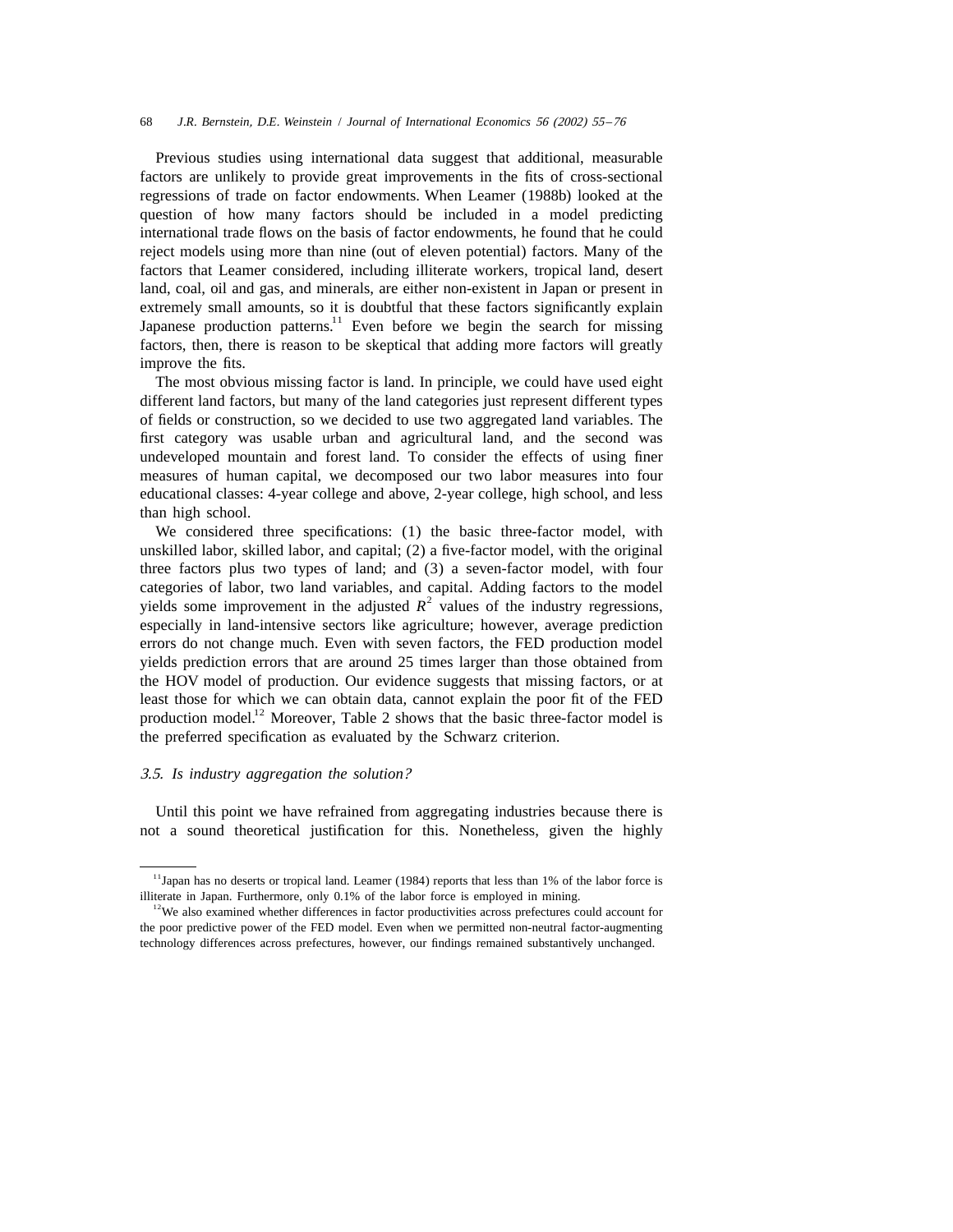| Model                       | Log-likelihood         | Schwarz criterion      |
|-----------------------------|------------------------|------------------------|
| Three-factor<br>Five-factor | $-11.502$<br>$-11.430$ | $-11.921$<br>$-12.058$ |
| Seven-factor                | $-11,367$              | $-12.205$              |

Table 2 Comparison of models using the Schwarz criterion<sup>a</sup>

<sup>a</sup> The Schwarz criterion=log(likelihood) -  $p/2*log(n)$ , where *p* is the number of estimated parameters and *n* is the number of observations. Higher values are preferred. Three-factor model: non-college-educated labor, college-educated labor, and capital; five-factor model: same as above, plus usable land and undeveloped mountain/forest land; seven-factor model: capital, the two land variables, and four labor variables corresponding to the level of education (below high school, high school, 2-year college, 4-year college).

aggregated nature of the factors we used, it is reasonable to ask whether we have stacked the results in our favor by allowing there to be 29 industries but only seven factors. In order to test this, we redid the analysis using the seven factors from before and seven industry aggregates. Six of the industry aggregates were groups of manufactured products used in Davis and Weinstein (1999), where the individual industries were classified according to the relative skilled to unskilled labor ratio of their factor input requirements.<sup>13</sup> The remaining aggregate consisted of the non-tradable sectors, as identified in panel D of Table 1. The results of this exercise, shown in Table 3, are qualitatively similar to those obtained in Table 1. Though smaller, the average prediction error is 123%, an order of magnitude larger than the 13% error obtained from tests of the HOV model.

We also observe an interesting pattern about which more will be discussed below: the average error for the tradable aggregates vastly exceeds that of the non-tradable aggregates. Indeed, even the best fitting sector, aggregate 1, has an average error almost double that of non-tradables. This good fit of aggregate 1 is due to the almost tautological relationship between agricultural output and arable and urban land. If we drop agriculture, the average prediction error for aggregate 1 rises to 76%. Even if we do not discount the relatively good fit of aggregate 1, the average prediction errors for the aggregated tradables sectors are over ten times the size of that for the non-traded goods sectors.

### 3.6. *Evidence on trade costs and indeterminacy at the regional level*

We argued earlier that trade costs may help resolve production indeterminacy arising from the existence of more goods than factors. In particular, we hypothesized that in a data set where the number of traded goods exceeds the number of

<sup>&</sup>lt;sup>13</sup>Agriculture and mining were added to the appropriate aggregates based on the same criterion.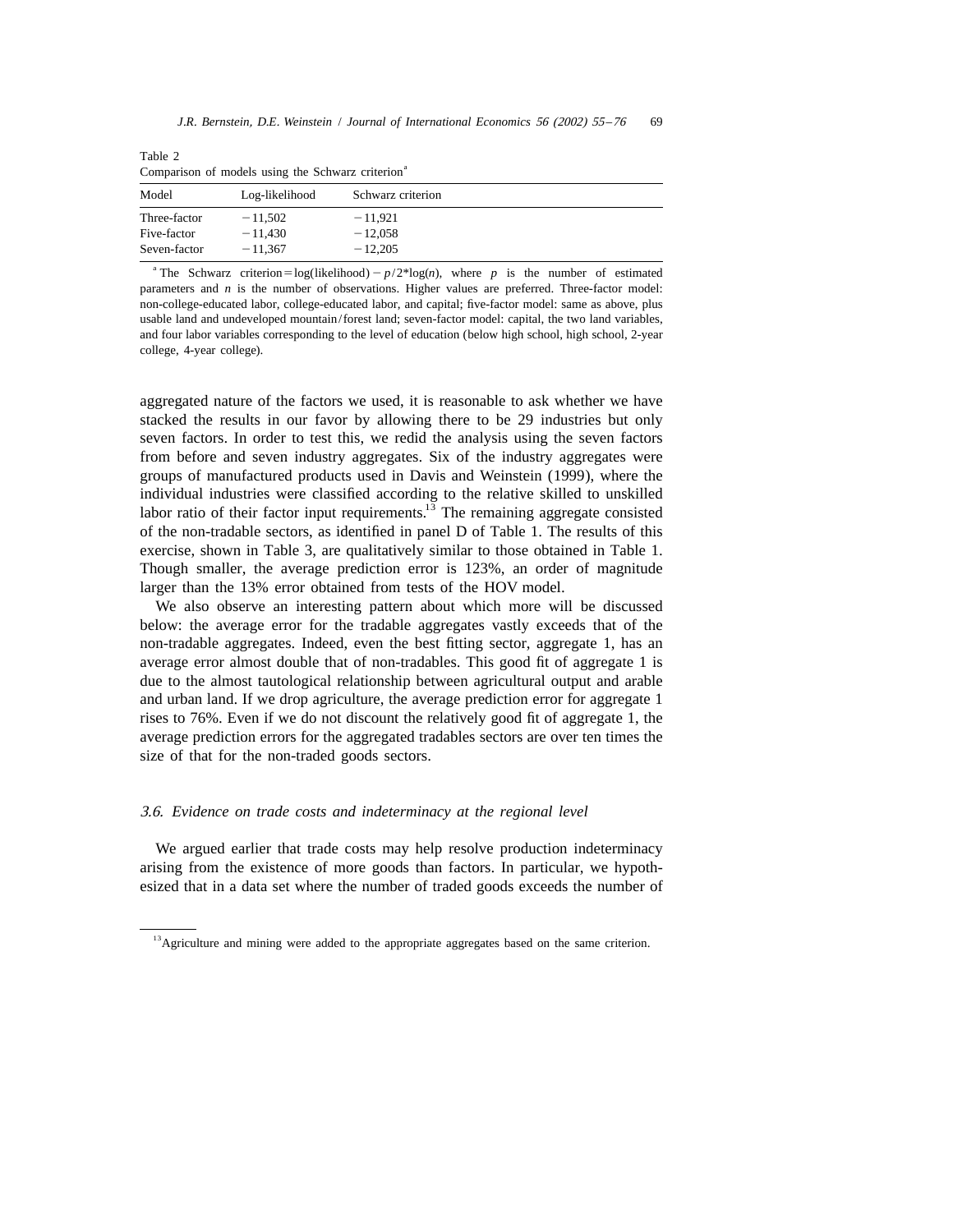#### Table 3

Output prediction errors for the FED model using aggregated industries (seven-factors, seven aggregate industries, 1/SQRT(GDP) weighting)

$$
\left| \frac{\Omega V}{X} - 1 \right|
$$

| Aggregate 1 (Agriculture, apparel, lumber $\&$ wood, textiles) | 22  |
|----------------------------------------------------------------|-----|
| Aggregate 2 (Ceramics, iron and steel, mining)                 | 74  |
| Aggregate 3 (Food, metal products, paper, rubber)              | 30  |
| Aggregate 4 (Transport equip., other manufacturing)            | 266 |
| Aggregate 5 (Electrical machinery, general machinery,          |     |
| leather, nonferrous metals, precision instruments)             | 294 |
| Aggregate 6 (Chemicals, petroleum, printing $\&$ publishing)   | 164 |
| Manufacturing aggregate subtotal                               | 142 |
| Aggregate 7 Non-tradable aggregate subtotal <sup>a</sup>       | 13  |
| Total average                                                  | 123 |

<sup>a</sup> Sectors included in the non-tradable aggregate are construction, transportation/communication, electricity/gas/water, wholesale/retail, finance/insurance/real estate, other services, and public administration.

factors and where certain sectors are traded at cost while other sectors are freely traded, the FED model should work better for non-traded goods than for tradables.

As noted in the previous section, this is precisely what we observed using seven aggregated industries and seven factors. This result is independent of the aggregation scheme, as the same pattern appears in the results using three factors and our original 29 sectors. Panel D of Table 1 gives the average prediction error for tradable sectors and for non-tradable sectors: the average prediction error for non-tradable sectors is only 20%, which is quite close in magnitude to the 13% average error obtained from tests of the HOV model of production. By contrast, the average prediction error for tradables is nearly 400%, or 20 times that for non-tradables. This huge divergence between the performance of the FED model in tradable and non-tradable sectors is consistent with a world in which  $N \geq F$ , and some goods  $N^*$  have positive trade costs, while the remaining goods  $(N - N^*)$ *F*) do not.

#### 3.7. *Testing the HOV and FED models on international data*

We now examine how the international data set performs on the same battery of tests applied to the Japanese prefectural data. There are two principal differences between the cross-country and regional data. First, technology differences,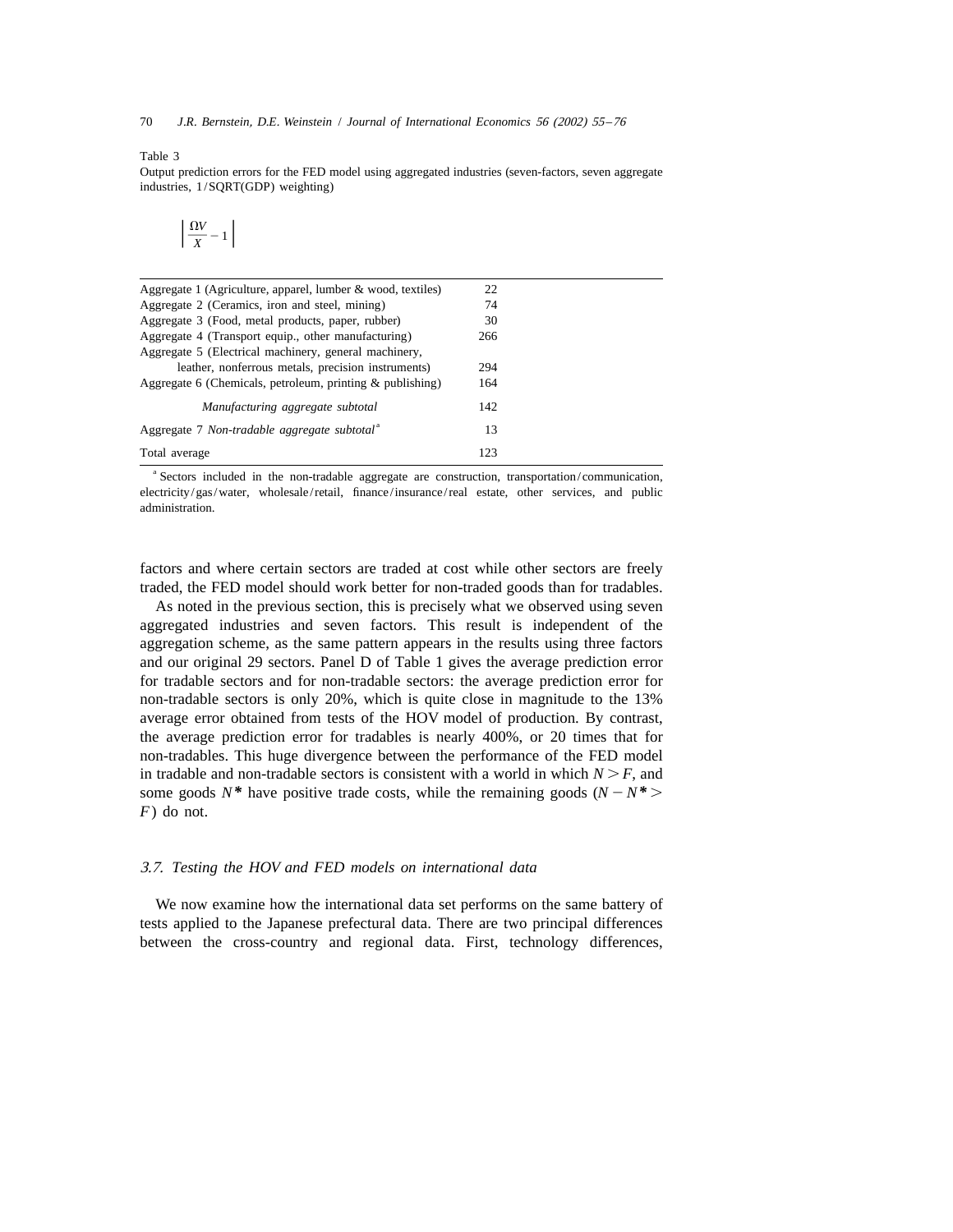measurement errors, and other problems are likely to plague the HOV framework when applying it to international as opposed to regional data. One might reasonably expect these problems to result in worse fits for *both* the HOV and the FED models of production. The second important difference, higher costs of trade at the international level, has differential effects on the two models. To the extent that trade costs mitigate indeterminacy without distorting patterns of specialization, the FED model may perform *better* on international than on regional data, even if the HOV model fails at the international level. Whether this is actually the case is an empirical question to which we now turn.

We begin by considering how well the HOV model of production describes the international data. In Table 4, we calculate for a sample of countries the average percentage deviations between *BX* and *V* using Japan's *B* matrix, just as we did for the regional sample in Table  $1^{14}$ . As we expected, the fit of the HOV model is far worse at the international level. The average prediction error is 81% for international data, or about six times larger than the 13% obtained using regional data. Even the smallest error for the cross-country sample (22% for Finland) exceeds the average error for the regional data.

We next examine the FED model by regressing output on factor endowments for a sample of OECD countries, using the same set of manufacturing industries employed in the earlier analysis of Japanese prefectures.<sup>15</sup> In our international regressions, we include the three factors used in our basic specification, plus arable land and mineral endowments. We add the latter two factors because they have been used in previous studies, and because they are likely to be more relevant in international comparisons.

One striking feature of the results is that the explanatory power of these regressions, as measured by the adjusted  $R<sup>2</sup>$ , is much higher than those obtained for the regional sample. As panel C of Table 4 indicates, the regressions of output on factor endowments using international data have an average  $R^2$  of 0.86 — more than double the average from our three-factor runs on prefectures (panel C of Table 1), and about twice that from the five-factor regional regressions reported in Bernstein and Weinstein (1998). The high adjusted  $R<sup>2</sup>$  values obtained in the international regressions have the same magnitude as those obtained in other studies of this type, e.g. Harrigan (1995) and Davis and Weinstein (1999), and

<sup>&</sup>lt;sup>14</sup>We could not include Japan in our sample since it would fit by construction.

<sup>&</sup>lt;sup>15</sup>Note that the international sample used in testing the FED model is different from that used to test the HOV model. The reason for the difference in sample coverage is as follows. To compare  $BX = V$ , we needed production data on all 29 sectors. Thus, we omitted some OECD countries for which we did not have the necessary data (e.g. Great Britain), but we included a number of non-OECD countries for which we did have this data (e.g. Israel). We could have included more nations in the regressions of *X* on *V*, but we elected to use only the OECD observations to facilitate comparisons with previous studies by Harrigan (1995) and Davis and Weinstein (1999).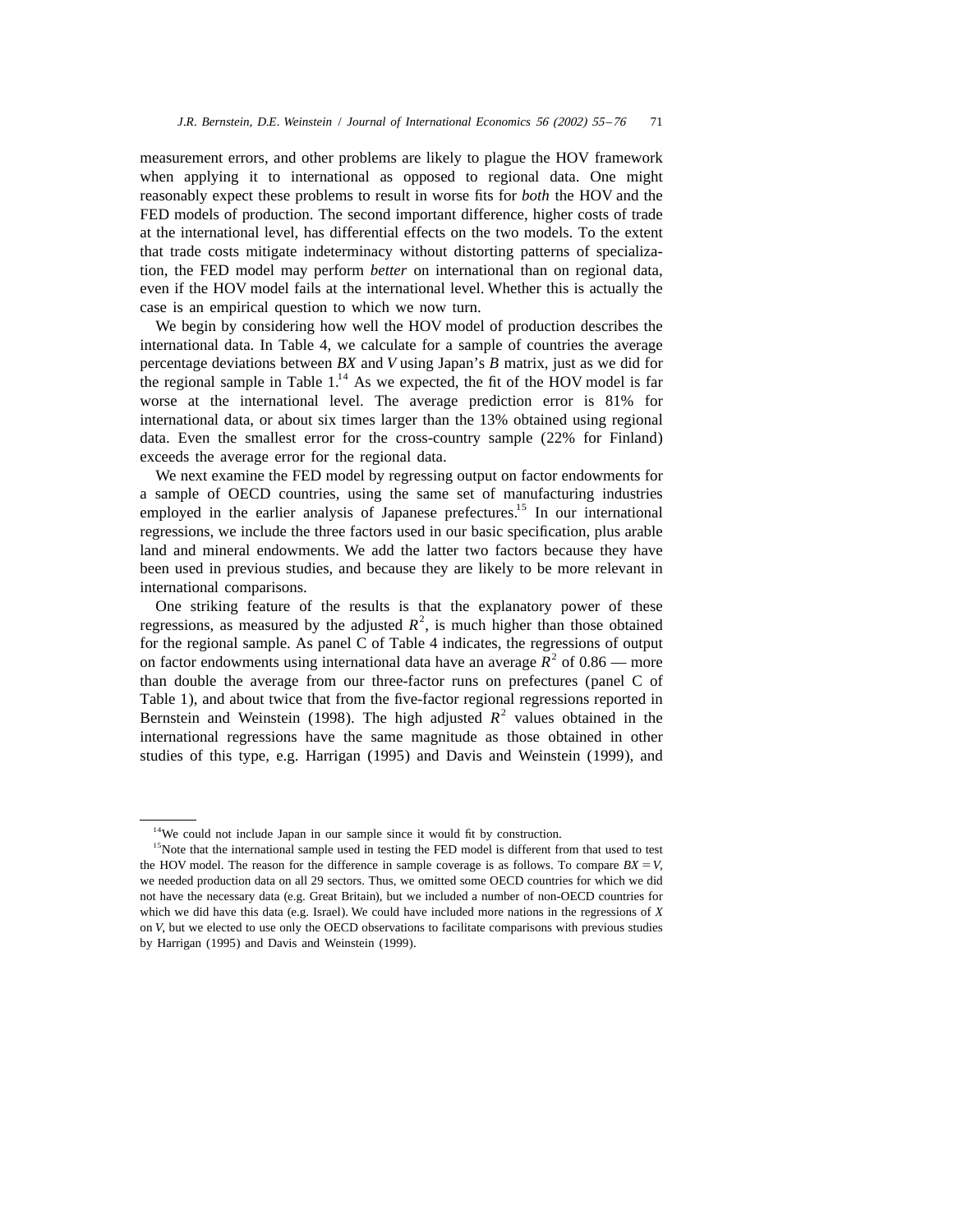Table 4

Deviations from the HOV and FED models of production for international data (three factors, 1/SQRT(GDP) weighting)

| Panel A: Average prediction errors across countries |        |                                       |                      |                    |                          |  |  |
|-----------------------------------------------------|--------|---------------------------------------|----------------------|--------------------|--------------------------|--|--|
| Country                                             | HOV(%) | FED(%)                                | Country              | HOV(%)             | FED(%)                   |  |  |
|                                                     |        | $\frac{BX}{V} - 1$ $\frac{QV}{Y} - 1$ |                      | $\frac{BX}{V} - 1$ | $\frac{\Omega V}{Y} - 1$ |  |  |
| Argentina                                           | 91     |                                       | Japan                |                    | 14                       |  |  |
| Australia                                           |        | 73                                    | Mexico               | 56                 |                          |  |  |
| Austria                                             | 171    | 26                                    | Netherlands          |                    | 86                       |  |  |
| Belgium/Luxembourg                                  |        | 44                                    | New Zealand          | 115                | 76                       |  |  |
| Canada                                              | 28     | 33                                    | Norway               | 59                 | 114                      |  |  |
| Denmark                                             |        | 64                                    | Philippines          | 53                 |                          |  |  |
| Finland                                             | 22     | 42                                    | Portugal             | 42                 | 97                       |  |  |
| France                                              |        | 43                                    | Singapore            | 101                |                          |  |  |
| Germany (West)                                      | 333    | 45                                    | Spain                | 38                 | 41                       |  |  |
| <b>Great Britain</b>                                |        | 20                                    | Sweden               |                    | 50                       |  |  |
| Greece                                              |        | 66                                    | Thailand             | 51                 |                          |  |  |
| India                                               | 72     |                                       | Turkey               | 48                 | 308                      |  |  |
| Indonesia                                           | 61     |                                       | <b>United States</b> | 67                 | 7                        |  |  |
| Ireland                                             | 80     | 101                                   | Yugoslavia           |                    | 69                       |  |  |
| Israel                                              | 29     |                                       |                      |                    |                          |  |  |
| Italy                                               | 110    | 48                                    | Total average        | 81                 | 67                       |  |  |

*Panel B*: *Average prediction errors for HOV model across factors*

|                   | Capital stock | Non-college-<br>educated labor | College<br>graduates | All factors |
|-------------------|---------------|--------------------------------|----------------------|-------------|
| All countries (%) | 54            |                                | . 19                 |             |

*Panel C: Average prediction errors and regression R<sup>2</sup>s for FED model across industries* 

| Industry         | Error $(\%)$ | $R^2$ | Industry              | Error $(\% )$ | $R^2$ |
|------------------|--------------|-------|-----------------------|---------------|-------|
| Processed food   | 25           | 0.911 | Leather & footwear    | 78            | 0.610 |
| <b>Textiles</b>  | 43           | 0.876 | Ceramics & glass      | 25            | 0.896 |
| Apparel          | 50           | 0.918 | Iron $\&$ steel       | 50            | 0.881 |
| Lumber and wood  | 50           | 0.744 | Non-ferrous metals    | 49            | 0.942 |
| Furniture        | 34           | 0.763 | Metal products        | 35            | 0.915 |
| Paper & pulp     | 98           | 0.720 | General machinery     | 54            | 0.954 |
| Publishing       | 42           | 0.869 | Electrical machinery  | 64            | 0.873 |
| Chemicals        | 36           | 0.960 | Transport machinery   | 53            | 0.960 |
| Petroleum & coal | 111          | 0.853 | Precision instruments | 317           | 0.863 |
| Rubber           | 50           | 0.896 | Total average         | 67            | 0.863 |

provide a preliminary indication that the FED model performs better at the international level than at the regional level.

Turning to the prediction errors, which we consider to be a more telling measure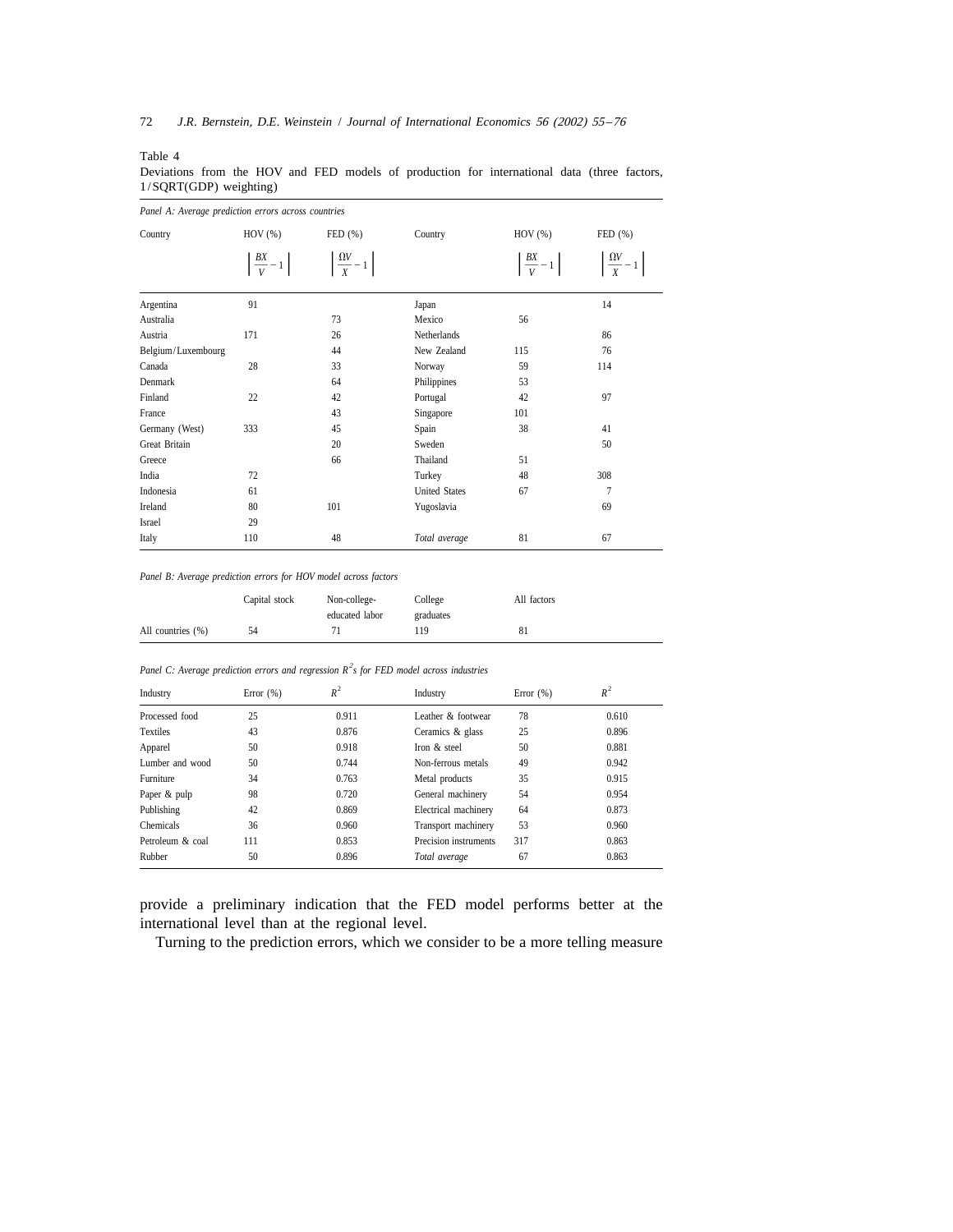of the model's accuracy, we find that the factor-endowment-driven production model fares worse than it did in previous studies of international data. The average prediction error is 67%, or more than 1.5 times the 40% average error reported by Harrigan (1995) in a time-series analysis of similar data. The cross-sectional variation in OECD output appears even harder to explain than the time-series variation. Nonetheless, like the  $R<sup>2</sup>$  values, the prediction errors exhibit better performance for the international sample than for the regional sample. The 67% average prediction error is only *one-sixth* as large as that obtained for the same tradable industries using regional data.<sup>16</sup>

This comparison of the international and regional results is harder to interpret than was our comparison of tradable and nontradable commodities at the regional level. For one thing, FPE does not appear to hold in the international context. Thus, the Leamer (1984) and Xu (1993) models are not strictly applicable here. Nonetheless, one plausible conjecture is that larger and more pervasive trade costs at the international level help to eliminate more of the overall indeterminacy in the production of tradable goods. If so, the high  $R<sup>2</sup>$  values obtained from international data may reveal less about the performance of the FED production model *per se* than about the interaction between the production model, the consumption model, and trade costs. We grant that this not the only possible explanation for the better performance of the FED model at the international level, and further research on the source of this result is warranted.

### **4. Conclusion**

In this paper we argue that production indeterminacy is substantial in the type of real-world data sets typically available to empirical trade economists. Moreover, we find that the degree of production indeterminacy is greatest when trade barriers and trade costs are relatively low. Using Japanese regional data, we find that prediction errors are 20 times larger for tradable goods than for non-tradable services. Considering a common set of tradable commodities, we find that prediction errors are six times higher for Japanese prefectures than for a sample of OECD nations.

Our results have three important implications. First, in the context of the endowment and output data typically available to empirical researchers, observed

<sup>&</sup>lt;sup>16</sup>These results cast further doubt on the conjecture that missing factors may be responsible for the poor performance of the FED model at the regional level. If missing factors are important in explaining the poor fits of the FED model on regional data, then these missing factors must be relatively unimportant in explaining international specialization. Since missing factors would likely matter more for international rather than intranational specialization, the possibility of missing factors driving our results seems even more remote.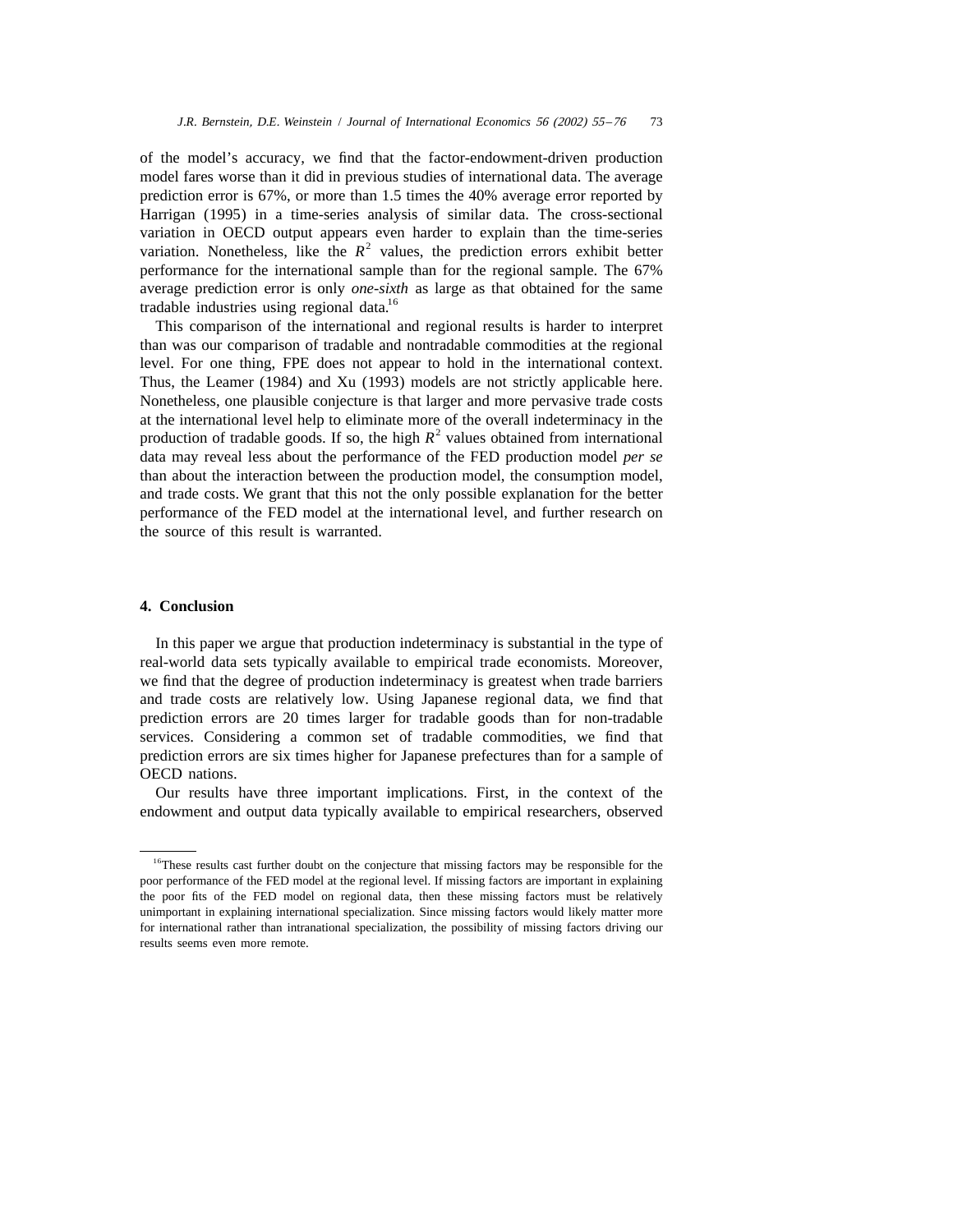production patterns appear consistent with a world in which the number of goods exceeds the number of factors. A number of economists have conjectured that there are more goods than factors, including Melvin (1968), Bhagwati (1972), Travis (1972), and Rader (1979), but we provide the first empirical evidence on this question. We acknowledge, however, the enormous difficulties inherent in determining exactly how many goods and factors there are.

A second implication of our results is that one should exercise great caution in interpreting regressions of production (or commodity trade) on factor endowments. A primary application of such regressions has been the estimation of trade barriers, with large residuals interpreted as indications of high trade barriers. Three major users of this methodology are authors seeking to test trade models; those attempting to identify trade barriers or industrial policy interventions (e.g. Leamer, 1988a,b; Noland, 1993; Saxonhouse, 1983, 1986, 1989); and consumers of the preceding literature, who employ their estimates of trade barriers in studies of trade policy and economic growth (e.g. Edwards, 1992; Gould and Gruben, 1996; Levine and Renelt, 1992). Our results suggest that the underlying assumption behind this methodology is flawed, because observed residuals are far larger in contexts where trade barriers and other trade costs are low. Thus, our paper can account for the disconcerting finding of Pritchett (1996): the observed *negative* correlation between the Leamer (1988b) measures of openness and conventional measures of tariffs, non-tariff barriers, and price distortions.

We also found that the standard, factor proportions model of trade does an even worse job of explaining production patterns for tradable commodities than previous researchers had surmised. Thus, a third implication is that, to obtain better descriptions of commodity production patterns, empirical researchers should try to incorporate technological differences, trade costs, and other sources of specialization into their analyses.

### **Acknowledgements**

We wish to thank, without implicating, Richard Bagozzi, Alan Deardorff, Peter Debaere, James Harrigan, Gary Saxonhouse, Robert Stern, two anonymous referees, and especially Donald Davis. Matt Fleming provided excellent research assistance.

### **References**

Bernstein, J.R., Weinstein, D.E., 1998. Do endowments determine the location of production? Evidence from national and international data. NBER Working Paper  $\#6815$ .

Barro, R., Lee, J.-W., 1993. International comparisons of educational attainment. NBER Working Paper #4349.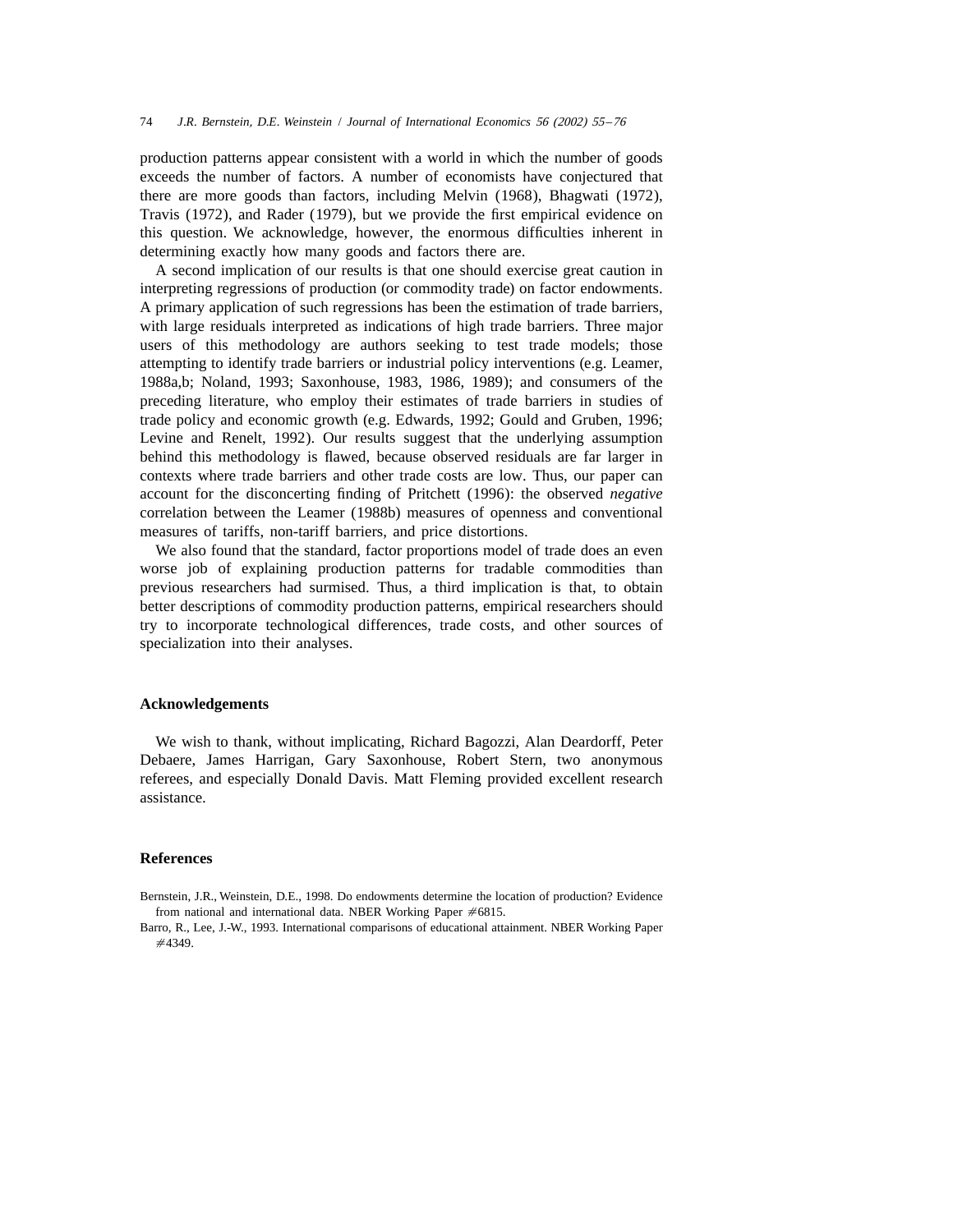- Bhagwati, J., 1972. The Heckscher–Ohlin theorem in the multi-commodity case. Journal of Political Economy 80 (5), 1052–1055.
- Bowen, H.P., Leamer, E.E., Sveikauskas, L., 1987. Multifactor, multicountry tests of the factor abundance theory. American Economic Review 77 (December), 791–809.
- Chang, W., 1979. Some theorems of trade and general equilibrium with many goods and factors. Econometrica 47 (May), 709–726.
- Courant, P.N., Deardorff, A.V., 1992. International trade with lumpy countries. Journal of Political Economy 100 (February), 198–210.
- Davis, D.R., Weinstein, D.E., 1999. Market access, economic geography, and comparative advantage: an empirical assessment. European Working Review 43 (February), 379–407.
- Davis, D.R., Weinstein, D.E., Bradford, S.C., Shimpo, K., 1997. Using international and Japanese regional data to determine when the factor abundance theory of trade works. American Economic Review 87 (June), 421–446.
- Edwards, S., 1992. Trade orientation, distortions, and growth in developing countries. Journal of Development Economics 39, 31–57.
- Feenstra, R.C., Lipsey, R.E., Bowen, H.P., 1997. World trade flows, 1970–1992, with production and tariff data. NBER Working paper  $\#5910$ .
- Gould, D.M., Gruben, W.C., 1996. The role of intellectual property rights in economic growth. Journal of Development Economics 48, 323–350.
- Harrigan, J., 1995. Factor endowments and the international location of production: econometric evidence for the OECD, 1970–1985. Journal of International Economics 39 (August), 123–141.
- Leamer, E.E., 1984. Sources of International Comparative Advantage: Theory and Evidence. MIT Press, Cambridge.
- Leamer, E.E., 1988a. Cross-section estimation of the effects of trade barriers. In: Feenstra, R.C. (Ed.), Empirical Methods For International Trade. MIT Press, Cambridge, pp. 51–82.
- Leamer, E.E., 1988b. Measures of openness. In: Baldwin, R.E. (Ed.), Trade Policy Issues and Empirical Analysis. University of Chicago Press, Chicago, pp. 147–200.
- Leamer, E.E., 1994. Trade, wages and revolving door ideas. NBER Working Paper  $\#4716$ .
- Leamer, E.E., Levinsohn, J., 1995. International trade theory: the evidence. In: Grossman, G., Rogoff, K. (Eds.). Handbook of International Economics, Vol. 3. North-Holland, Amsterdam, pp. 1339– 1394.
- Levine, R., Renelt, D., 1992. A sensitivity analysis of cross-country growth regressions. American Economic Review 82, 942–963.
- Melvin, J.R., 1968. Production and trade with two factors and three goods. American Economic Review 58 (December), 1249–1268.
- Noland, M., 1993. The impact of industrial policy on Japan's trade specialization. Review of Economics and Statistics 75, 241–247.
- Pritchett, L., 1996. Measuring outward-orientation in developing countries: can it be done? Journal of Development Economics 49, 307–335.
- Rader, T., 1979. Factor price equalization with more industries than factors. In: Green, J.R., Scheinkman, J.A. (Eds.), General Equilibrium, Growth, And Trade: Essays in Honor of Lionel McKenzie. Academic Press, New York, pp. 347–354.
- Saxonhouse, G.R., 1983. The micro- and macroeconomics of foreign sales to Japan. In: Cline, W.R. (Ed.), Trade Policy in the 1980s. Institute for International Economics, Washington, pp. 259–304.
- Saxonhouse, G.R., 1986. What's wrong with Japanese trade structure? Pacific Economic Papers 137 (July), 1–36.
- Saxonhouse, G.R., 1989. Differentiated products, economies of scale, and access to the Japanese market. In: Feenstra, R.C. (Ed.), Trade Policies For International Competitiveness. University of Chicago Press, Chicago, pp. 145–174.
- Travis, W.P., 1972. Production, trade, and protection when there are many commodities and two factors. American Economic Review 62, 87–106.